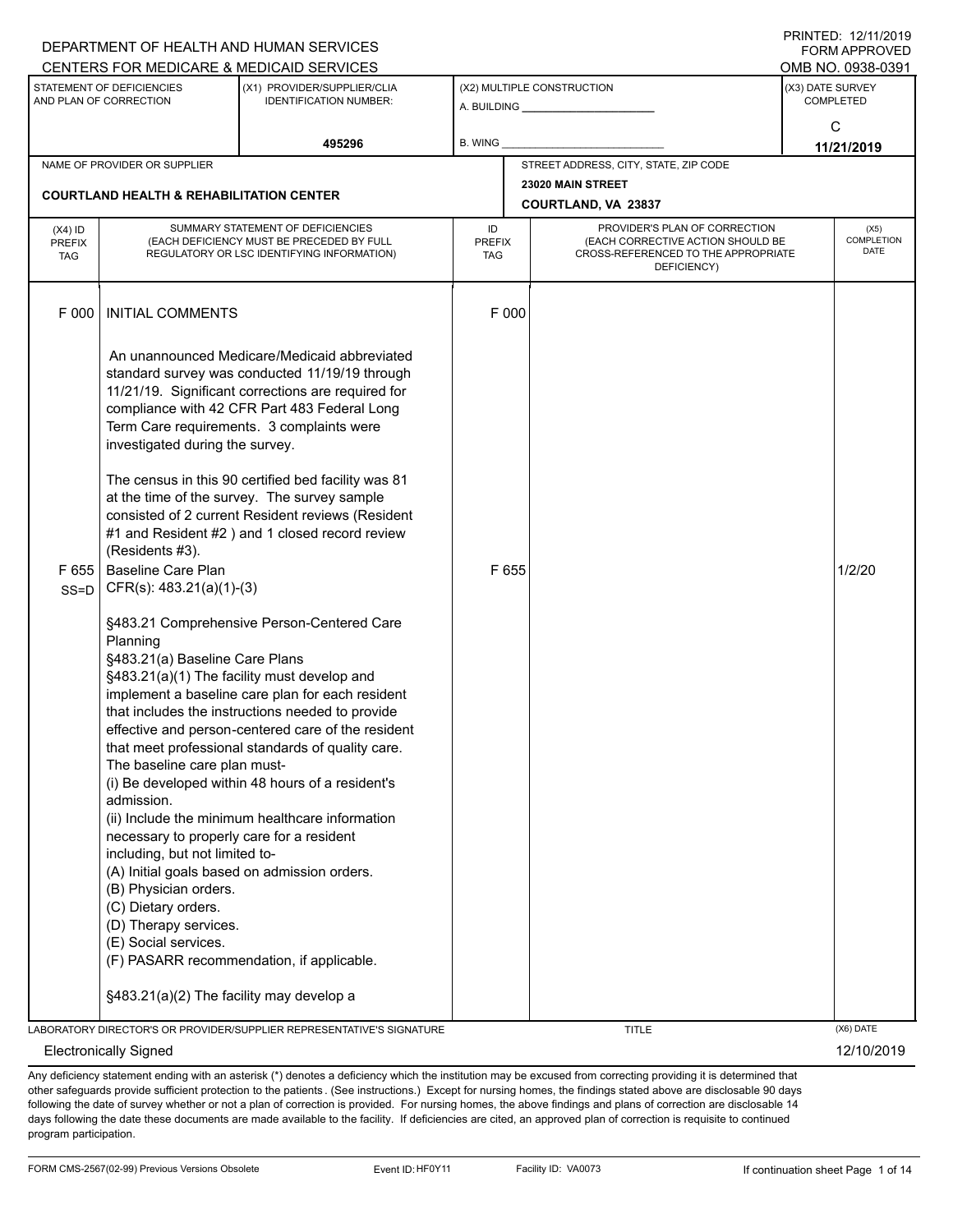|                                          |                                                                                                                                                                                                                                                                                                                                                                                                                                                                  | DEPARTMENT OF HEALTH AND HUMAN SERVICES<br>CENTERS FOR MEDICARE & MEDICAID SERVICES                                                                                                                                                                                                                                                                                                                                                                                                                                                                                                                                                                                                                                                                                                                                                                                                                                                                                                                                                                          |                                   |                                                                                                                                                                                                                                                                                                                                                                                                                                                                                                                                                                                                            | FININILU. IZ/IIIZUIS<br><b>FORM APPROVED</b><br>OMB NO. 0938-0391 |
|------------------------------------------|------------------------------------------------------------------------------------------------------------------------------------------------------------------------------------------------------------------------------------------------------------------------------------------------------------------------------------------------------------------------------------------------------------------------------------------------------------------|--------------------------------------------------------------------------------------------------------------------------------------------------------------------------------------------------------------------------------------------------------------------------------------------------------------------------------------------------------------------------------------------------------------------------------------------------------------------------------------------------------------------------------------------------------------------------------------------------------------------------------------------------------------------------------------------------------------------------------------------------------------------------------------------------------------------------------------------------------------------------------------------------------------------------------------------------------------------------------------------------------------------------------------------------------------|-----------------------------------|------------------------------------------------------------------------------------------------------------------------------------------------------------------------------------------------------------------------------------------------------------------------------------------------------------------------------------------------------------------------------------------------------------------------------------------------------------------------------------------------------------------------------------------------------------------------------------------------------------|-------------------------------------------------------------------|
|                                          | STATEMENT OF DEFICIENCIES<br>AND PLAN OF CORRECTION                                                                                                                                                                                                                                                                                                                                                                                                              | (X1) PROVIDER/SUPPLIER/CLIA<br><b>IDENTIFICATION NUMBER:</b>                                                                                                                                                                                                                                                                                                                                                                                                                                                                                                                                                                                                                                                                                                                                                                                                                                                                                                                                                                                                 |                                   | (X2) MULTIPLE CONSTRUCTION                                                                                                                                                                                                                                                                                                                                                                                                                                                                                                                                                                                 | (X3) DATE SURVEY<br><b>COMPLETED</b>                              |
|                                          |                                                                                                                                                                                                                                                                                                                                                                                                                                                                  | 495296                                                                                                                                                                                                                                                                                                                                                                                                                                                                                                                                                                                                                                                                                                                                                                                                                                                                                                                                                                                                                                                       | <b>B. WING</b>                    |                                                                                                                                                                                                                                                                                                                                                                                                                                                                                                                                                                                                            | C<br>11/21/2019                                                   |
|                                          | NAME OF PROVIDER OR SUPPLIER                                                                                                                                                                                                                                                                                                                                                                                                                                     |                                                                                                                                                                                                                                                                                                                                                                                                                                                                                                                                                                                                                                                                                                                                                                                                                                                                                                                                                                                                                                                              |                                   | STREET ADDRESS, CITY, STATE, ZIP CODE                                                                                                                                                                                                                                                                                                                                                                                                                                                                                                                                                                      |                                                                   |
|                                          | <b>COURTLAND HEALTH &amp; REHABILITATION CENTER</b>                                                                                                                                                                                                                                                                                                                                                                                                              |                                                                                                                                                                                                                                                                                                                                                                                                                                                                                                                                                                                                                                                                                                                                                                                                                                                                                                                                                                                                                                                              |                                   | 23020 MAIN STREET<br><b>COURTLAND, VA 23837</b>                                                                                                                                                                                                                                                                                                                                                                                                                                                                                                                                                            |                                                                   |
| $(X4)$ ID<br><b>PREFIX</b><br><b>TAG</b> |                                                                                                                                                                                                                                                                                                                                                                                                                                                                  | SUMMARY STATEMENT OF DEFICIENCIES<br>(EACH DEFICIENCY MUST BE PRECEDED BY FULL<br>REGULATORY OR LSC IDENTIFYING INFORMATION)                                                                                                                                                                                                                                                                                                                                                                                                                                                                                                                                                                                                                                                                                                                                                                                                                                                                                                                                 | ID<br><b>PREFIX</b><br><b>TAG</b> | PROVIDER'S PLAN OF CORRECTION<br>(EACH CORRECTIVE ACTION SHOULD BE<br>CROSS-REFERENCED TO THE APPROPRIATE<br>DEFICIENCY)                                                                                                                                                                                                                                                                                                                                                                                                                                                                                   | (X5)<br><b>COMPLETION</b><br><b>DATE</b>                          |
| F 655                                    | Continued From page 1<br>care plan if the comprehensive care plan-<br>admission.<br>this section).<br>limited to:<br>(i) The initial goals of the resident.<br>dietary instructions.<br>(iii) Any services and treatments to be<br>on behalf of the facility.<br>by:<br>Based on a medical record review, staff<br>for 1 of 3 residents in the survey sample,<br>Resident #3.<br>The findings included:<br>Resident #3 was admitted on 12/6/18 with<br>Dementia. | comprehensive care plan in place of the baseline<br>(i) Is developed within 48 hours of the resident's<br>(ii) Meets the requirements set forth in paragraph<br>(b) of this section (excepting paragraph (b)(2)(i) of<br>§483.21(a)(3) The facility must provide the<br>resident and their representative with a summary<br>of the baseline care plan that includes but is not<br>(ii) A summary of the resident's medications and<br>administered by the facility and personnel acting<br>(iv) Any updated information based on the details<br>of the comprehensive care plan, as necessary.<br>This REQUIREMENT is not met as evidenced<br>interviews and facility document review, the<br>facility staff failed to develop and implement a<br>Baseline Care Plan within 48 hours of admission<br>diagnoses to include Left Hip Replacement and<br>On 11/20/19 Resident #3's closed record was<br>reviewed and a baseline care plan was not found.<br>The facility Nurse Consultant was asked if she<br>could locate Resident #3's baseline care plan that | F 655                             | The statements included are not an<br>admission and do not constitute<br>agreement with the alleged deficiencies<br>herein. The plan of correction is<br>completed in the compliance of state and<br>federal regulations as outlined. To remain<br>in compliance with all federal and state<br>regulations the center has taken or will<br>take the actions set forth in the following<br>plan of correction. The following plan of<br>correction constitutes the centers<br>allegation of compliance. All alleged<br>deficiencies cited have been or will be<br>completed by the dates indicated.<br>F655 |                                                                   |

FORM CMS-2567(02-99) Previous Versions Obsolete Event ID: HF0Y11 Facility ID: VA0073 If continuation sheet Page 2 of 14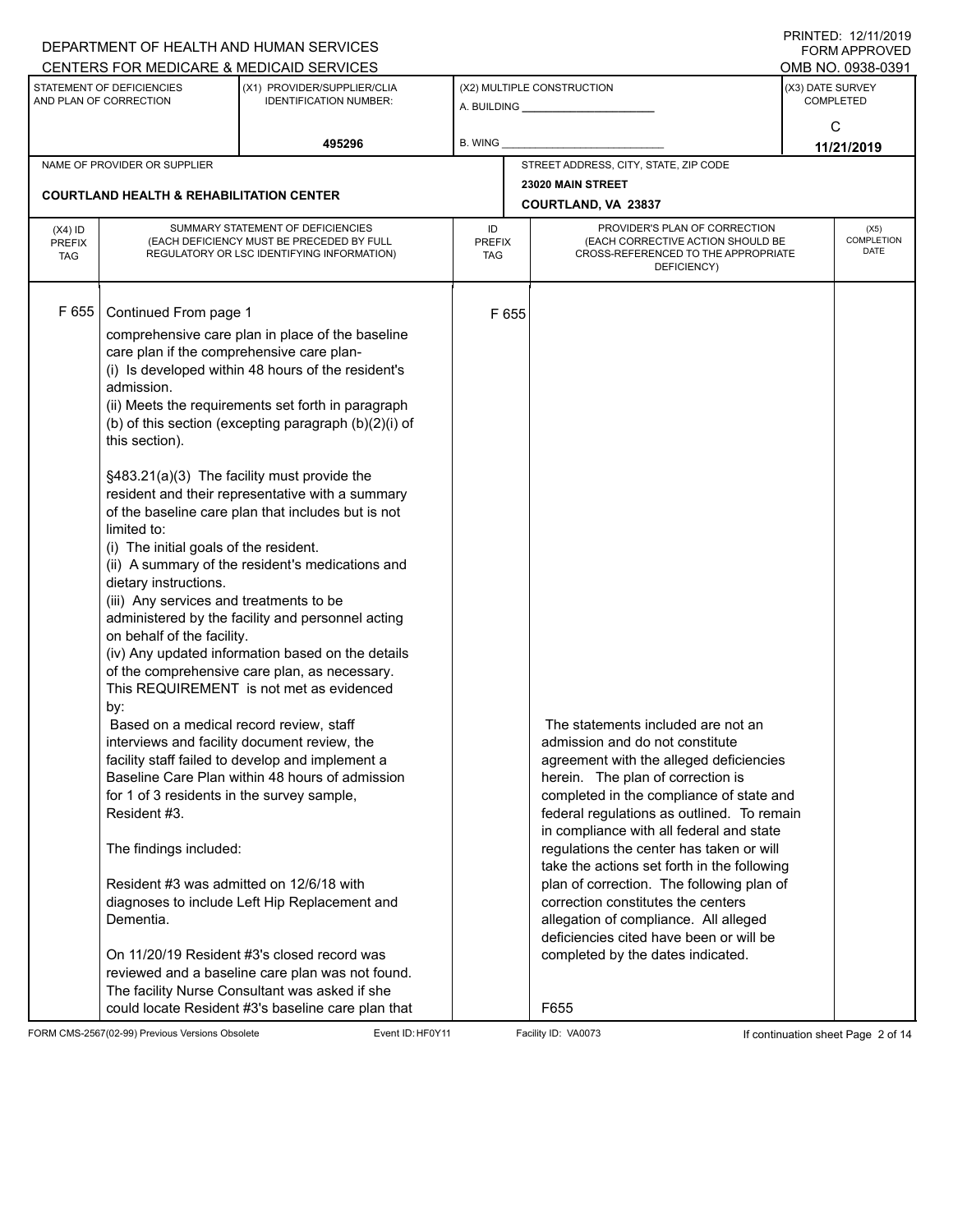|                                          |                                                                                                              | DEPARTMENT OF HEALTH AND HUMAN SERVICES                                                                                                                                                                                                                                                                                                                                                                                                                                                                               |                            |                                                                                                                                                                                                                                                                                                                                                         |                                      | <b>FORM APPROVED</b>                     |
|------------------------------------------|--------------------------------------------------------------------------------------------------------------|-----------------------------------------------------------------------------------------------------------------------------------------------------------------------------------------------------------------------------------------------------------------------------------------------------------------------------------------------------------------------------------------------------------------------------------------------------------------------------------------------------------------------|----------------------------|---------------------------------------------------------------------------------------------------------------------------------------------------------------------------------------------------------------------------------------------------------------------------------------------------------------------------------------------------------|--------------------------------------|------------------------------------------|
|                                          |                                                                                                              | CENTERS FOR MEDICARE & MEDICAID SERVICES                                                                                                                                                                                                                                                                                                                                                                                                                                                                              |                            |                                                                                                                                                                                                                                                                                                                                                         |                                      | OMB NO. 0938-0391                        |
|                                          | STATEMENT OF DEFICIENCIES<br>AND PLAN OF CORRECTION                                                          | (X1) PROVIDER/SUPPLIER/CLIA<br><b>IDENTIFICATION NUMBER:</b>                                                                                                                                                                                                                                                                                                                                                                                                                                                          |                            | (X2) MULTIPLE CONSTRUCTION<br>A. BUILDING <b>A.</b> BUILDING                                                                                                                                                                                                                                                                                            | (X3) DATE SURVEY<br><b>COMPLETED</b> |                                          |
|                                          |                                                                                                              | 495296                                                                                                                                                                                                                                                                                                                                                                                                                                                                                                                | B. WING                    |                                                                                                                                                                                                                                                                                                                                                         | C                                    | 11/21/2019                               |
|                                          | NAME OF PROVIDER OR SUPPLIER                                                                                 |                                                                                                                                                                                                                                                                                                                                                                                                                                                                                                                       |                            | STREET ADDRESS, CITY, STATE, ZIP CODE                                                                                                                                                                                                                                                                                                                   |                                      |                                          |
|                                          | <b>COURTLAND HEALTH &amp; REHABILITATION CENTER</b>                                                          |                                                                                                                                                                                                                                                                                                                                                                                                                                                                                                                       |                            | 23020 MAIN STREET                                                                                                                                                                                                                                                                                                                                       |                                      |                                          |
|                                          |                                                                                                              |                                                                                                                                                                                                                                                                                                                                                                                                                                                                                                                       |                            | COURTLAND, VA 23837                                                                                                                                                                                                                                                                                                                                     |                                      |                                          |
| $(X4)$ ID<br><b>PREFIX</b><br><b>TAG</b> |                                                                                                              | SUMMARY STATEMENT OF DEFICIENCIES<br>(EACH DEFICIENCY MUST BE PRECEDED BY FULL<br>REGULATORY OR LSC IDENTIFYING INFORMATION)                                                                                                                                                                                                                                                                                                                                                                                          | ID<br><b>PREFIX</b><br>TAG | PROVIDER'S PLAN OF CORRECTION<br>(EACH CORRECTIVE ACTION SHOULD BE<br>CROSS-REFERENCED TO THE APPROPRIATE<br>DEFICIENCY)                                                                                                                                                                                                                                |                                      | (X5)<br><b>COMPLETION</b><br><b>DATE</b> |
| F 655                                    | Continued From page 2<br>plan it does not appear that it was done."<br>in part, as follows:                  | was completed within 48 hours of admission. On<br>11/20/19 at approximately 3:30 P.M. the Nurses<br>Consultant stated, "I cannot find the baseline care<br>The facility policy titled "Care Planning" effective<br>date 11/01/19 was reviewed and is documented<br>Policy: A licensed nurse, in coordination with the<br>interdisciplinary team, develops and implements<br>an individualized care plan for each patient in<br>order to provide effective, person-centered care,                                      | F 655                      | 1-Resident #3 was discharged on 12/19<br>/18.<br>2- The DON or designee will review<br>residents admitted in the past 30 days to<br>ensure that a baseline care plan was<br>completed within 48 hours of admission.<br>3- The DON or designee will educate                                                                                              |                                      |                                          |
|                                          | and the necessary health-related care and<br>the patient.<br>Procedure:                                      | services to attain or maintain the highest practical<br>physical, mental, and psychosocial well-being of                                                                                                                                                                                                                                                                                                                                                                                                              |                            | Nurses on the policy and procedure for<br>completing baseline care plans for<br>residents admitted to the facility within 48<br>hours of admission.                                                                                                                                                                                                     |                                      |                                          |
|                                          | initiated and activated within 48 hours.<br>was shared.                                                      | 1. The computerized baseline Care Plan is<br>On 11/21/19 at 1:45 P.M. a pre-exit debriefing<br>was held with the Administrator, the Director of<br>Nursing and the Nurse Consultant where the<br>above information was shared. The Director of<br>Nursing was asked what was her expectation for<br>the baseline care plan. The Director of Nursing<br>stated, "I expected for it to be completed with 48<br>hours of admission because it directs the care of<br>the resident." Prior to exit no further information |                            | 4-The Unit manager or designee will<br>review residents admitted to the facility on<br>a weekly basis to ensure that the baseline<br>care plan was completed within 48 hours<br>of admission. Results of the audits will be<br>presented to the quarterly Quality<br>Assurance committee for review and<br>recommendation.<br>5-Completion date 1/2/20. |                                      |                                          |
| F 657<br>$SS=D$                          | Care Plan Timing and Revision<br>CFR(s): 483.21(b)(2)(i)-(iii)<br>§483.21(b) Comprehensive Care Plans<br>be- | §483.21(b)(2) A comprehensive care plan must                                                                                                                                                                                                                                                                                                                                                                                                                                                                          | F 657                      |                                                                                                                                                                                                                                                                                                                                                         |                                      | 1/2/20                                   |

FORM CMS-2567(02-99) Previous Versions Obsolete Event ID:HF0Y11 Facility ID: VA0073 If continuation sheet Page 3 of 14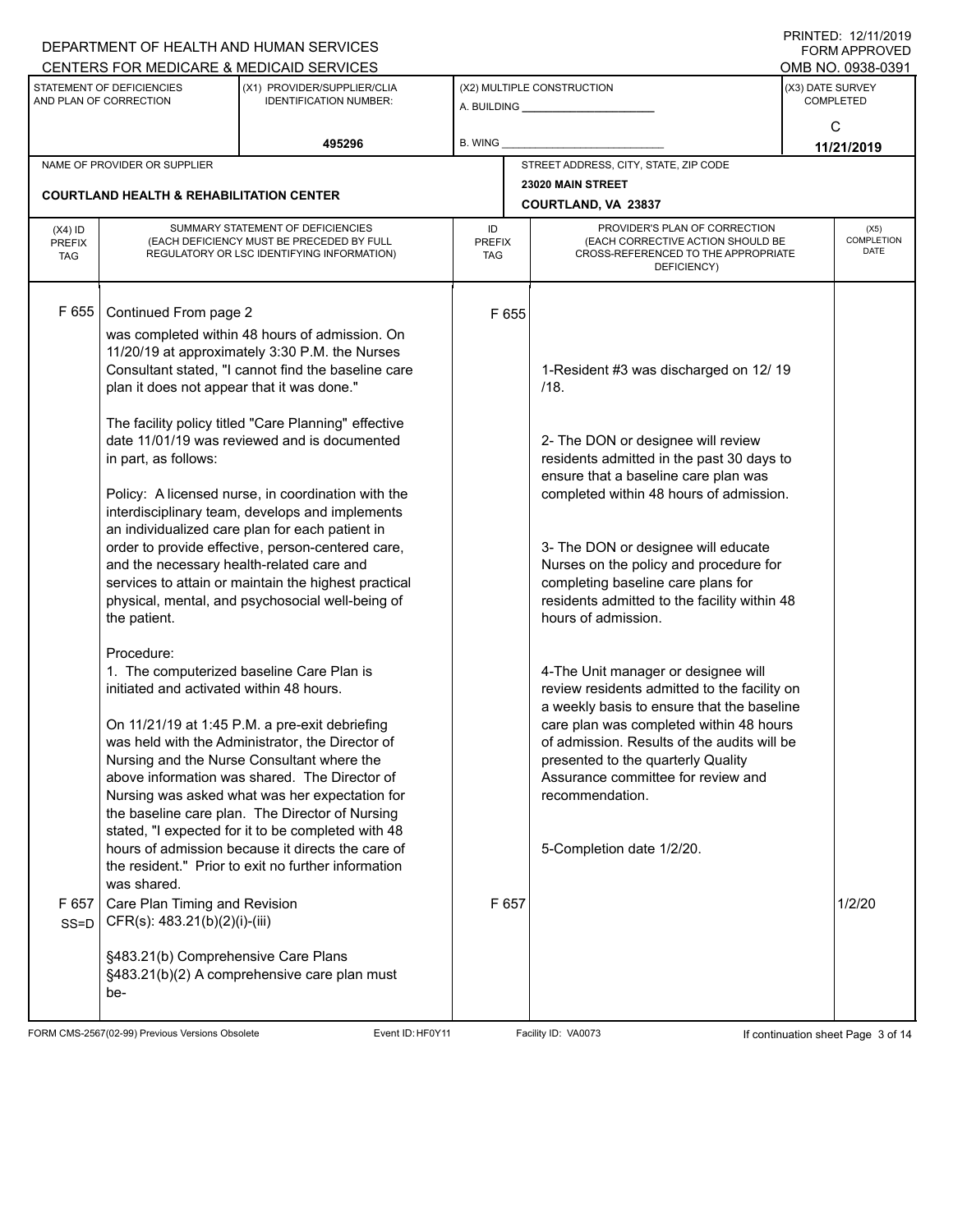|                                          | CENTERS FOR MEDICARE & MEDICAID SERVICES                                                                                                                                                                                                                                                                                                                                                                                                      | DEPARTMENT OF HEALTH AND HUMAN SERVICES                                                                                                                                                                                                                                                                                                                                                                                                                                                                                                                                                                                                                                                                                                                                                                                                                                                                                                                                                                                                                                                                                                                                                                                              |                                   |                                                                                                                                                                                                                                                                                                                                              |                                                                                                                          | $\Gamma$ INIIVILU. IZ/IIIZUIJ<br><b>FORM APPROVED</b><br>OMB NO. 0938-0391 |
|------------------------------------------|-----------------------------------------------------------------------------------------------------------------------------------------------------------------------------------------------------------------------------------------------------------------------------------------------------------------------------------------------------------------------------------------------------------------------------------------------|--------------------------------------------------------------------------------------------------------------------------------------------------------------------------------------------------------------------------------------------------------------------------------------------------------------------------------------------------------------------------------------------------------------------------------------------------------------------------------------------------------------------------------------------------------------------------------------------------------------------------------------------------------------------------------------------------------------------------------------------------------------------------------------------------------------------------------------------------------------------------------------------------------------------------------------------------------------------------------------------------------------------------------------------------------------------------------------------------------------------------------------------------------------------------------------------------------------------------------------|-----------------------------------|----------------------------------------------------------------------------------------------------------------------------------------------------------------------------------------------------------------------------------------------------------------------------------------------------------------------------------------------|--------------------------------------------------------------------------------------------------------------------------|----------------------------------------------------------------------------|
|                                          | STATEMENT OF DEFICIENCIES<br>AND PLAN OF CORRECTION                                                                                                                                                                                                                                                                                                                                                                                           | (X1) PROVIDER/SUPPLIER/CLIA<br><b>IDENTIFICATION NUMBER:</b>                                                                                                                                                                                                                                                                                                                                                                                                                                                                                                                                                                                                                                                                                                                                                                                                                                                                                                                                                                                                                                                                                                                                                                         |                                   | (X2) MULTIPLE CONSTRUCTION                                                                                                                                                                                                                                                                                                                   |                                                                                                                          | (X3) DATE SURVEY<br><b>COMPLETED</b>                                       |
|                                          |                                                                                                                                                                                                                                                                                                                                                                                                                                               | 495296                                                                                                                                                                                                                                                                                                                                                                                                                                                                                                                                                                                                                                                                                                                                                                                                                                                                                                                                                                                                                                                                                                                                                                                                                               | <b>B. WING</b>                    |                                                                                                                                                                                                                                                                                                                                              |                                                                                                                          | C<br>11/21/2019                                                            |
|                                          | NAME OF PROVIDER OR SUPPLIER                                                                                                                                                                                                                                                                                                                                                                                                                  |                                                                                                                                                                                                                                                                                                                                                                                                                                                                                                                                                                                                                                                                                                                                                                                                                                                                                                                                                                                                                                                                                                                                                                                                                                      |                                   | STREET ADDRESS, CITY, STATE, ZIP CODE                                                                                                                                                                                                                                                                                                        |                                                                                                                          |                                                                            |
|                                          | <b>COURTLAND HEALTH &amp; REHABILITATION CENTER</b>                                                                                                                                                                                                                                                                                                                                                                                           |                                                                                                                                                                                                                                                                                                                                                                                                                                                                                                                                                                                                                                                                                                                                                                                                                                                                                                                                                                                                                                                                                                                                                                                                                                      |                                   | 23020 MAIN STREET<br><b>COURTLAND, VA 23837</b>                                                                                                                                                                                                                                                                                              |                                                                                                                          |                                                                            |
| $(X4)$ ID<br><b>PREFIX</b><br><b>TAG</b> |                                                                                                                                                                                                                                                                                                                                                                                                                                               | SUMMARY STATEMENT OF DEFICIENCIES<br>(EACH DEFICIENCY MUST BE PRECEDED BY FULL<br>REGULATORY OR LSC IDENTIFYING INFORMATION)                                                                                                                                                                                                                                                                                                                                                                                                                                                                                                                                                                                                                                                                                                                                                                                                                                                                                                                                                                                                                                                                                                         | ID<br><b>PREFIX</b><br><b>TAG</b> |                                                                                                                                                                                                                                                                                                                                              | PROVIDER'S PLAN OF CORRECTION<br>(EACH CORRECTIVE ACTION SHOULD BE<br>CROSS-REFERENCED TO THE APPROPRIATE<br>DEFICIENCY) | (X5)<br><b>COMPLETION</b><br><b>DATE</b>                                   |
| F 657                                    | Continued From page 3<br>the comprehensive assessment.<br>includes but is not limited to--<br>(A) The attending physician.<br>resident.<br>(C) A nurse aide with responsibility for the<br>resident.<br>not practicable for the development of the<br>resident's care plan.<br>or as requested by the resident.<br>comprehensive and quarterly review<br>assessments.<br>by:<br>required emergency room evaluation.<br>The findings included: | (i) Developed within 7 days after completion of<br>(ii) Prepared by an interdisciplinary team, that<br>(B) A registered nurse with responsibility for the<br>(D) A member of food and nutrition services staff.<br>(E) To the extent practicable, the participation of<br>the resident and the resident's representative(s).<br>An explanation must be included in a resident's<br>medical record if the participation of the resident<br>and their resident representative is determined<br>(F) Other appropriate staff or professionals in<br>disciplines as determined by the resident's needs<br>(iii)Reviewed and revised by the interdisciplinary<br>team after each assessment, including both the<br>This REQUIREMENT is not met as evidenced<br>Based on observation, staff interview, clinical<br>record review, facility document review and<br>during the course of a complaint investigation, the<br>facility failed to ensure 1 of 3 residents in the<br>survey sample, Resident #1's, Comprehensive<br>Person Centered Plan of Care was revised to<br>include fall interventions following an avoidable<br>fall from the bed during the provision of care that<br>Resident #1 was originally admitted to the facility |                                   | F 657<br>F657<br>1-The care plan for resident #1 was<br>revised to include interventions<br>implemented after the most recent fall that<br>occurred on 11/1/19.<br>2- The DON or designee will review the<br>care plan after any resident falls that<br>occurred in the past 30 days to ensure<br>that the interventions implemented after a |                                                                                                                          |                                                                            |

FORM CMS-2567(02-99) Previous Versions Obsolete Event ID: HF0Y11 Facility ID: VA0073 If continuation sheet Page 4 of 14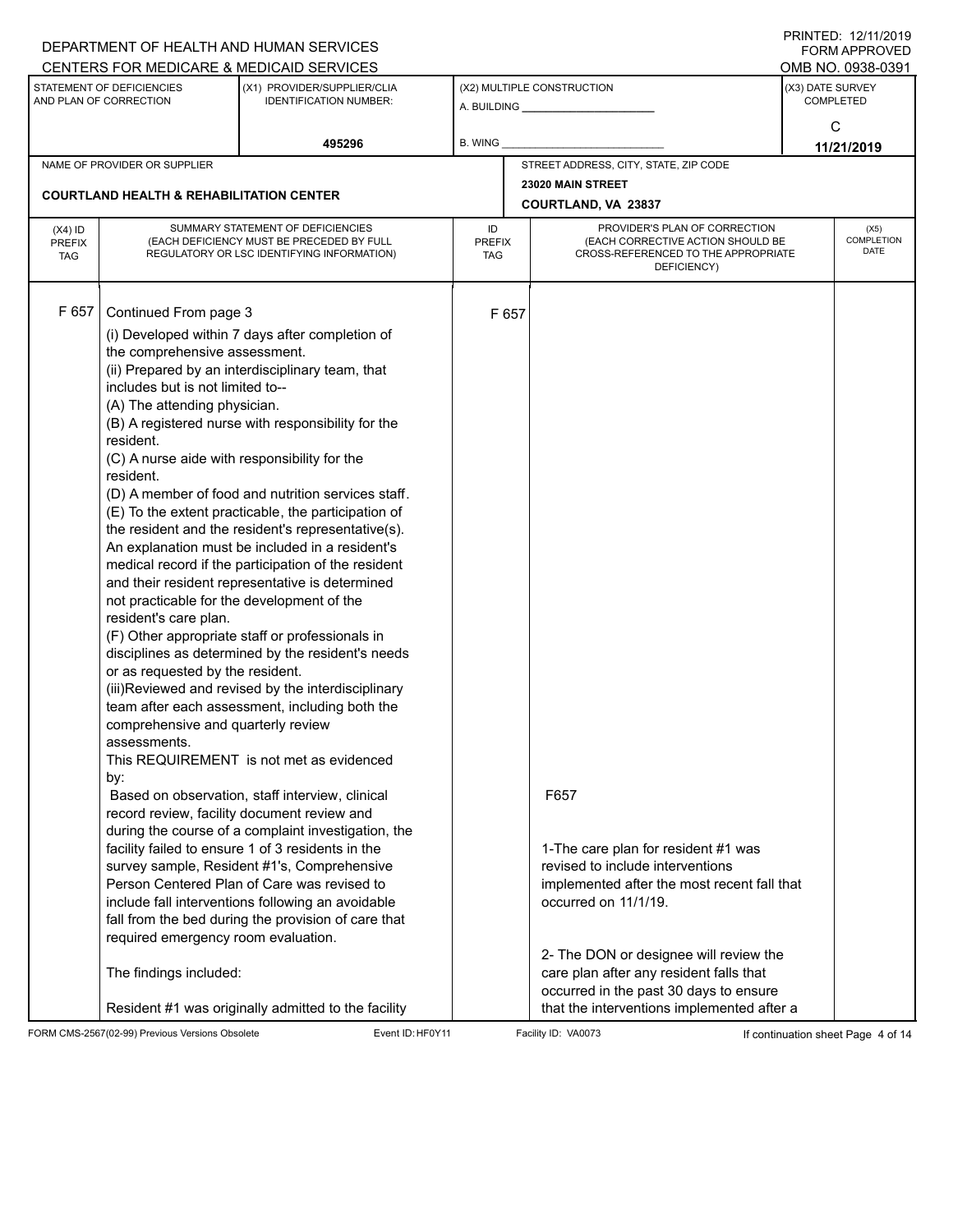|                                          |                                                     | DEPARTMENT OF HEALTH AND HUMAN SERVICES                                                                                      |                            |       |                                                                                                           |  | $1 \times 1 \times 1 = 1$ . $1 \times 1 \times 1 \times 1 = 1$<br><b>FORM APPROVED</b> |
|------------------------------------------|-----------------------------------------------------|------------------------------------------------------------------------------------------------------------------------------|----------------------------|-------|-----------------------------------------------------------------------------------------------------------|--|----------------------------------------------------------------------------------------|
|                                          |                                                     | CENTERS FOR MEDICARE & MEDICAID SERVICES                                                                                     |                            |       |                                                                                                           |  | OMB NO. 0938-0391                                                                      |
|                                          | STATEMENT OF DEFICIENCIES<br>AND PLAN OF CORRECTION | (X1) PROVIDER/SUPPLIER/CLIA<br><b>IDENTIFICATION NUMBER:</b>                                                                 |                            |       | (X2) MULTIPLE CONSTRUCTION<br>A. BUILDING A. BUILDING                                                     |  | (X3) DATE SURVEY<br><b>COMPLETED</b>                                                   |
|                                          |                                                     |                                                                                                                              |                            |       |                                                                                                           |  | C                                                                                      |
|                                          |                                                     | 495296                                                                                                                       | B. WING                    |       |                                                                                                           |  |                                                                                        |
|                                          | NAME OF PROVIDER OR SUPPLIER                        |                                                                                                                              |                            |       | STREET ADDRESS, CITY, STATE, ZIP CODE                                                                     |  | 11/21/2019                                                                             |
|                                          |                                                     |                                                                                                                              |                            |       |                                                                                                           |  |                                                                                        |
|                                          | <b>COURTLAND HEALTH &amp; REHABILITATION CENTER</b> |                                                                                                                              |                            |       | 23020 MAIN STREET<br>COURTLAND, VA 23837                                                                  |  |                                                                                        |
| $(X4)$ ID<br><b>PREFIX</b><br><b>TAG</b> |                                                     | SUMMARY STATEMENT OF DEFICIENCIES<br>(EACH DEFICIENCY MUST BE PRECEDED BY FULL<br>REGULATORY OR LSC IDENTIFYING INFORMATION) | ID<br><b>PREFIX</b><br>TAG |       | PROVIDER'S PLAN OF CORRECTION<br>(EACH CORRECTIVE ACTION SHOULD BE<br>CROSS-REFERENCED TO THE APPROPRIATE |  | (X5)<br><b>COMPLETION</b><br><b>DATE</b>                                               |
|                                          |                                                     |                                                                                                                              | DEFICIENCY)                |       |                                                                                                           |  |                                                                                        |
| F 657                                    |                                                     |                                                                                                                              |                            |       |                                                                                                           |  |                                                                                        |
|                                          | Continued From page 4                               |                                                                                                                              |                            | F 657 |                                                                                                           |  |                                                                                        |
|                                          |                                                     | on 1/24/11 with a re-admission date of 9/4/18 with                                                                           |                            |       | fall are added to the care plan in a timely                                                               |  |                                                                                        |
|                                          |                                                     | diagnoses to include but not limited to, coronary<br>artery disease, high blood pressure and diabetes                        |                            |       | manner.                                                                                                   |  |                                                                                        |
|                                          | type II.                                            |                                                                                                                              |                            |       |                                                                                                           |  |                                                                                        |
|                                          |                                                     |                                                                                                                              |                            |       | 3-The DON or designee will educate                                                                        |  |                                                                                        |
|                                          |                                                     | The current Minimum Data Set (MDS) an annual,                                                                                |                            |       | Nurses on the policy and procedure for                                                                    |  |                                                                                        |
|                                          |                                                     | with an assessment reference date of 9/10/19,                                                                                |                            |       | timely revising care plans with                                                                           |  |                                                                                        |
|                                          |                                                     | coded the resident as scoring a 10 out of a                                                                                  |                            |       | interventions implemented after a resident                                                                |  |                                                                                        |
|                                          |                                                     | possible 15 on the Brief Interview for Mental                                                                                |                            |       | fall.                                                                                                     |  |                                                                                        |
|                                          |                                                     | Status, indicating the resident's cognition was                                                                              |                            |       |                                                                                                           |  |                                                                                        |
|                                          |                                                     | moderately impaired. The resident was coded as                                                                               |                            |       |                                                                                                           |  |                                                                                        |
|                                          |                                                     | requiring extensive assistance of one staff for bed                                                                          |                            |       | 4-The DON or designee will review the                                                                     |  |                                                                                        |
|                                          | wheelchair bound.                                   | mobility, transfers and toileting. The resident was                                                                          |                            |       | care plan on a weekly basis after a<br>resident fall to ensure that the care plan                         |  |                                                                                        |
|                                          |                                                     |                                                                                                                              |                            |       | was updated with interventions                                                                            |  |                                                                                        |
|                                          | Review of the clinical record and a facility        |                                                                                                                              |                            |       | implemented after a fall. Results of the                                                                  |  |                                                                                        |
|                                          | investigation evidenced on 11/1/19 at               |                                                                                                                              |                            |       | audits will be presented to the quarterly                                                                 |  |                                                                                        |
|                                          | approximately 4:25 a.m., Certified Nurse            |                                                                                                                              |                            |       | Quality Assurance committee for review                                                                    |  |                                                                                        |
|                                          |                                                     | Assistant (CNA #2) went into the resident's room                                                                             |                            |       | and recommendation.                                                                                       |  |                                                                                        |
|                                          |                                                     | to provide incontinent care. The resident was not                                                                            |                            |       |                                                                                                           |  |                                                                                        |
|                                          |                                                     | placed in the proper position, but instead was                                                                               |                            |       |                                                                                                           |  |                                                                                        |
|                                          |                                                     | positioned more to the edge of the bed and when                                                                              |                            |       | 5-Completion date 1/2/20.                                                                                 |  |                                                                                        |
|                                          |                                                     | the CNA turned the resident to the right side the<br>resident fell to the floor. The resident was sent to                    |                            |       |                                                                                                           |  |                                                                                        |
|                                          | the emergency room for evaluation and               |                                                                                                                              |                            |       |                                                                                                           |  |                                                                                        |
|                                          |                                                     | treatment. The resident was diagnosed with the                                                                               |                            |       |                                                                                                           |  |                                                                                        |
|                                          |                                                     | following: forehead abrasion and adult head injury                                                                           |                            |       |                                                                                                           |  |                                                                                        |
|                                          |                                                     | to include concussion (a jarring injury to the                                                                               |                            |       |                                                                                                           |  |                                                                                        |
|                                          |                                                     | brain), contusion (a bruise of the brain, bleeding                                                                           |                            |       |                                                                                                           |  |                                                                                        |
|                                          | in the brain that can cause swelling) and           |                                                                                                                              |                            |       |                                                                                                           |  |                                                                                        |
|                                          |                                                     | hematoma (bleeding in the brain that collects,                                                                               |                            |       |                                                                                                           |  |                                                                                        |
|                                          |                                                     | clots, and forms a bump); definitions obtained                                                                               |                            |       |                                                                                                           |  |                                                                                        |
|                                          | from the ER discharge instruction sheets.           |                                                                                                                              |                            |       |                                                                                                           |  |                                                                                        |
|                                          | On 11/21/19 at 11:11 a.m., the Director of          |                                                                                                                              |                            |       |                                                                                                           |  |                                                                                        |
|                                          |                                                     | Nursing (DON) was interviewed. In response to                                                                                |                            |       |                                                                                                           |  |                                                                                        |
|                                          |                                                     | the fall she wrote a Performance Improvement                                                                                 |                            |       |                                                                                                           |  |                                                                                        |
|                                          |                                                     | Project that included in part: Updating the care<br>plan to include interventions after the incident for                     |                            |       |                                                                                                           |  |                                                                                        |

FORM CMS-2567(02-99) Previous Versions Obsolete Event ID: HF0Y11 Facility ID: VA0073 If continuation sheet Page 5 of 14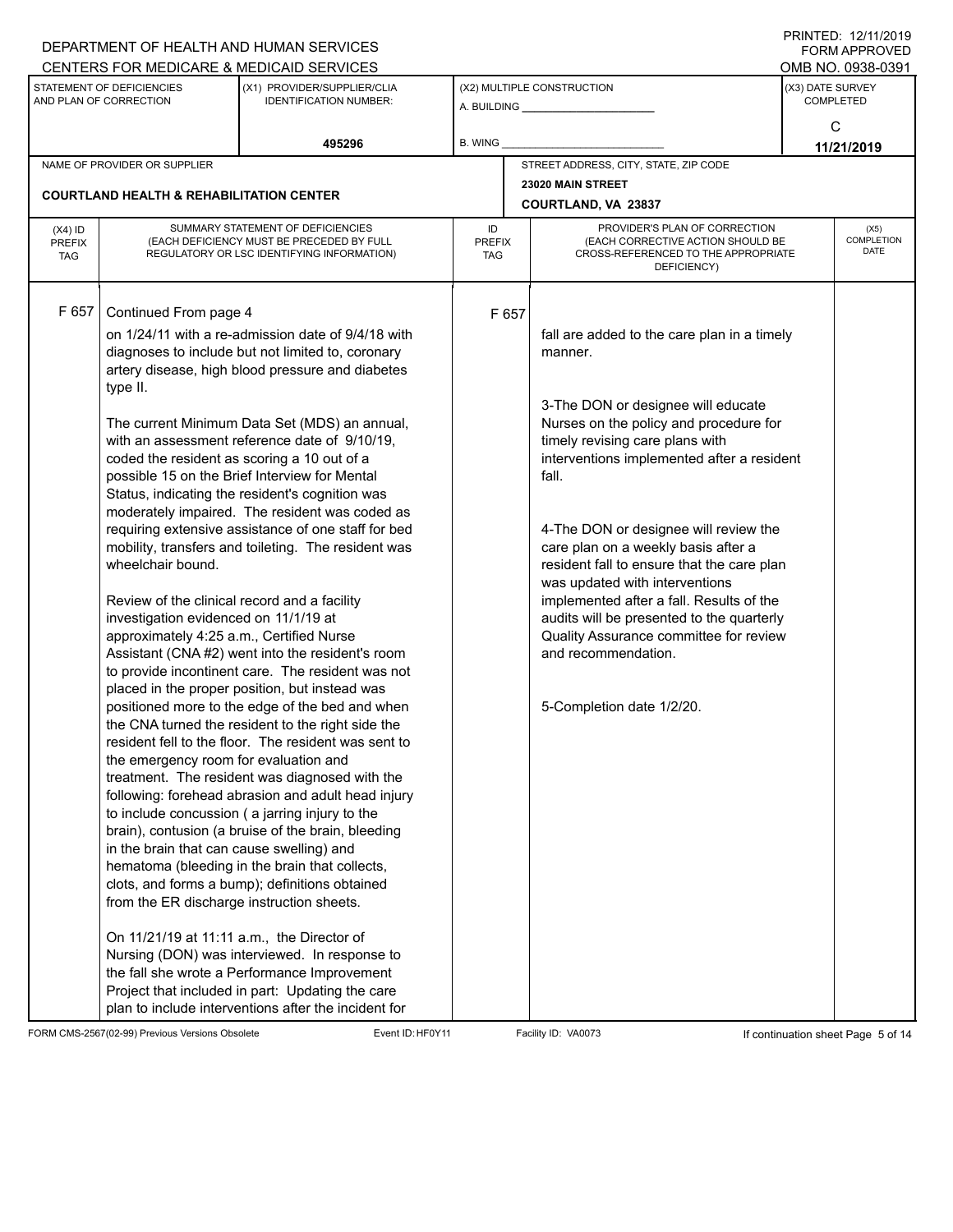|                                          |                                                                                                                                                     | DEPARTMENT OF HEALTH AND HUMAN SERVICES<br>CENTERS FOR MEDICARE & MEDICAID SERVICES                                                                                                                                                                                                                                                                                                                                                                                                                                                                                                                                                                                                                                                                                                                                                                                                                                                                                                                                                                                                                                                                                                                                                                                                                                                                        |                                   |       |                                                                                                                          |                                                                                                                                                            |  |  |  |
|------------------------------------------|-----------------------------------------------------------------------------------------------------------------------------------------------------|------------------------------------------------------------------------------------------------------------------------------------------------------------------------------------------------------------------------------------------------------------------------------------------------------------------------------------------------------------------------------------------------------------------------------------------------------------------------------------------------------------------------------------------------------------------------------------------------------------------------------------------------------------------------------------------------------------------------------------------------------------------------------------------------------------------------------------------------------------------------------------------------------------------------------------------------------------------------------------------------------------------------------------------------------------------------------------------------------------------------------------------------------------------------------------------------------------------------------------------------------------------------------------------------------------------------------------------------------------|-----------------------------------|-------|--------------------------------------------------------------------------------------------------------------------------|------------------------------------------------------------------------------------------------------------------------------------------------------------|--|--|--|
|                                          | STATEMENT OF DEFICIENCIES<br>AND PLAN OF CORRECTION                                                                                                 | (X1) PROVIDER/SUPPLIER/CLIA<br><b>IDENTIFICATION NUMBER:</b>                                                                                                                                                                                                                                                                                                                                                                                                                                                                                                                                                                                                                                                                                                                                                                                                                                                                                                                                                                                                                                                                                                                                                                                                                                                                                               |                                   |       | (X2) MULTIPLE CONSTRUCTION                                                                                               |                                                                                                                                                            |  |  |  |
|                                          |                                                                                                                                                     | 495296                                                                                                                                                                                                                                                                                                                                                                                                                                                                                                                                                                                                                                                                                                                                                                                                                                                                                                                                                                                                                                                                                                                                                                                                                                                                                                                                                     | <b>B. WING</b>                    |       |                                                                                                                          | FININILU. IZIIIIZUIT<br>FORM APPROVED<br>OMB NO. 0938-0391<br>(X3) DATE SURVEY<br><b>COMPLETED</b><br>C<br>11/21/2019<br>(X5)<br>COMPLETION<br><b>DATE</b> |  |  |  |
|                                          | NAME OF PROVIDER OR SUPPLIER                                                                                                                        |                                                                                                                                                                                                                                                                                                                                                                                                                                                                                                                                                                                                                                                                                                                                                                                                                                                                                                                                                                                                                                                                                                                                                                                                                                                                                                                                                            |                                   |       | STREET ADDRESS, CITY, STATE, ZIP CODE                                                                                    |                                                                                                                                                            |  |  |  |
|                                          | <b>COURTLAND HEALTH &amp; REHABILITATION CENTER</b>                                                                                                 |                                                                                                                                                                                                                                                                                                                                                                                                                                                                                                                                                                                                                                                                                                                                                                                                                                                                                                                                                                                                                                                                                                                                                                                                                                                                                                                                                            |                                   |       | 23020 MAIN STREET<br>COURTLAND, VA 23837                                                                                 |                                                                                                                                                            |  |  |  |
| $(X4)$ ID<br><b>PREFIX</b><br><b>TAG</b> |                                                                                                                                                     | SUMMARY STATEMENT OF DEFICIENCIES<br>(EACH DEFICIENCY MUST BE PRECEDED BY FULL<br>REGULATORY OR LSC IDENTIFYING INFORMATION)                                                                                                                                                                                                                                                                                                                                                                                                                                                                                                                                                                                                                                                                                                                                                                                                                                                                                                                                                                                                                                                                                                                                                                                                                               | ID<br><b>PREFIX</b><br><b>TAG</b> |       | PROVIDER'S PLAN OF CORRECTION<br>(EACH CORRECTIVE ACTION SHOULD BE<br>CROSS-REFERENCED TO THE APPROPRIATE<br>DEFICIENCY) |                                                                                                                                                            |  |  |  |
| F 657                                    | Continued From page 5<br>with care.<br>plan did identify the resident had and ADL<br>want to get anybody in trouble and did not<br>two individuals. | two person assist for care, and a sign to be<br>posted in this resident and any other resident<br>room to indicate those needing two person assist<br>Review of the Comprehensive Person Centered<br>Plan of Care on 11/19/19, 11/20/19 and 11/21/19<br>prior to exit, failed to evidence it was revised to<br>include two person for bed mobility, incontinent<br>care and also did not include posting of the two<br>person sign above the head of the bed. The care<br>self-care performance deficit related to cognitive<br>loss and included in the interventions that the<br>resident was a two person assist with transfers.<br>Review of the Visual/ Bedside Kardex Report on<br>11/21/19 for the CNA's that included care plan<br>interventions, failed to include a revision that the<br>resident was a two person assist during bed<br>mobility, transfers, incontinent care and the<br>posting of the sign above the head of the bed.<br>On 11/19/19 at 12:45 p.m., the resident was<br>sitting at the bedside in a wheelchair. A large<br>Band-Aid was observed to the resident's left<br>forehead. The resident was asked about the fall.<br>and she stated she fell from the bed. When<br>asked how it happened she stated she did not<br>comment any further about the fall incident. A<br>sign was posted above the bed with a picture of |                                   | F 657 |                                                                                                                          |                                                                                                                                                            |  |  |  |
|                                          | The above findings was shared with the                                                                                                              | Administrator, the Director of Nursing and the<br>Nurse Consultant during a pre-exit meeting on<br>11/21/19. The Director of Nursing was asked<br>about the failure to revise the care plan following                                                                                                                                                                                                                                                                                                                                                                                                                                                                                                                                                                                                                                                                                                                                                                                                                                                                                                                                                                                                                                                                                                                                                      |                                   |       |                                                                                                                          |                                                                                                                                                            |  |  |  |

FORM CMS-2567(02-99) Previous Versions Obsolete Event ID: HF0Y11 Facility ID: VA0073 If continuation sheet Page 6 of 14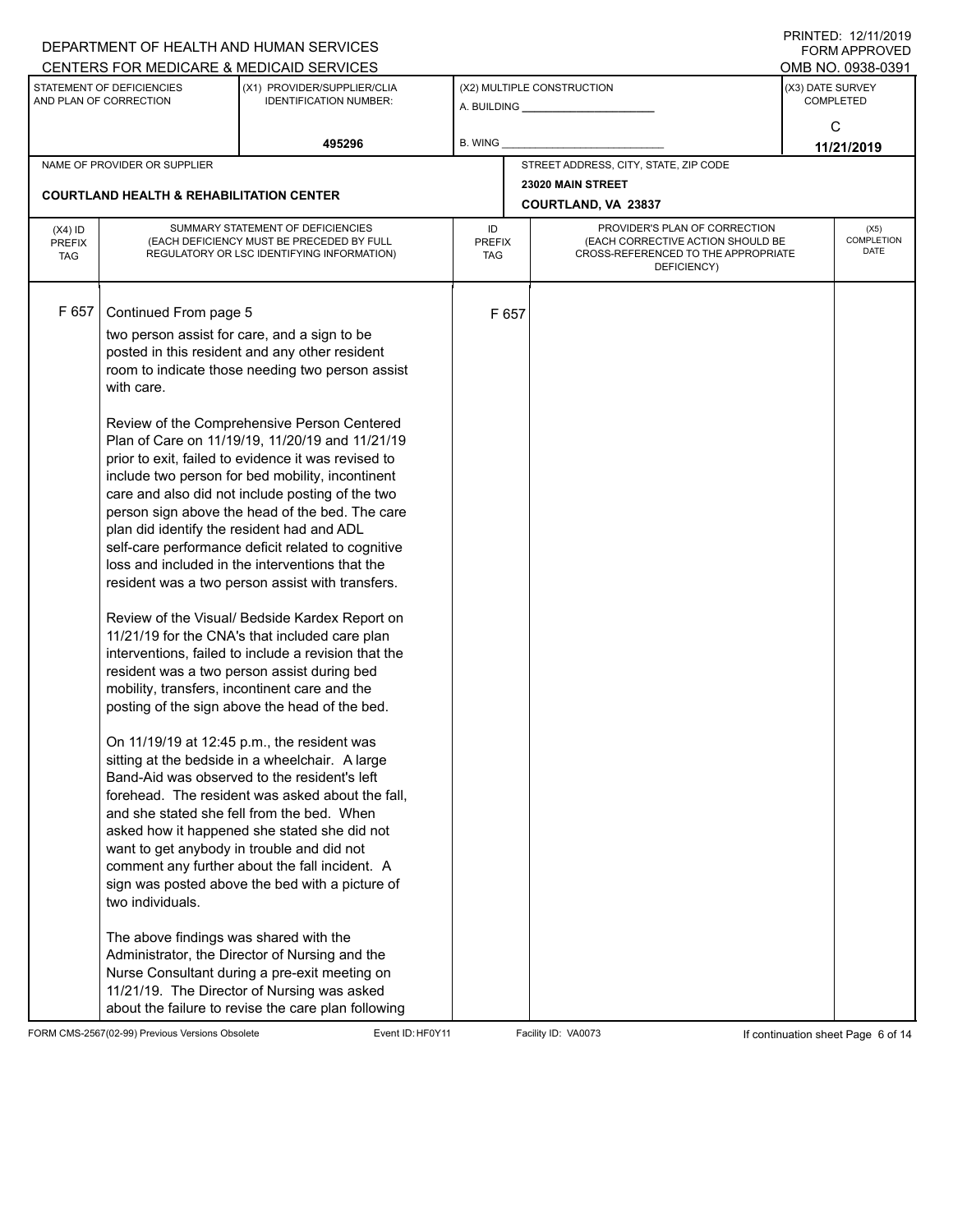| STATEMENT OF DEFICIENCIES<br>(X1) PROVIDER/SUPPLIER/CLIA<br>(X3) DATE SURVEY<br>(X2) MULTIPLE CONSTRUCTION<br><b>COMPLETED</b><br>AND PLAN OF CORRECTION<br><b>IDENTIFICATION NUMBER:</b><br>C<br>495296<br>B. WING<br>11/21/2019<br>STREET ADDRESS, CITY, STATE, ZIP CODE<br>NAME OF PROVIDER OR SUPPLIER<br>23020 MAIN STREET<br><b>COURTLAND HEALTH &amp; REHABILITATION CENTER</b><br><b>COURTLAND, VA 23837</b><br>SUMMARY STATEMENT OF DEFICIENCIES<br>PROVIDER'S PLAN OF CORRECTION<br>ID<br>$(X4)$ ID<br>(EACH DEFICIENCY MUST BE PRECEDED BY FULL<br>(EACH CORRECTIVE ACTION SHOULD BE<br><b>PREFIX</b><br><b>PREFIX</b><br>CROSS-REFERENCED TO THE APPROPRIATE<br>REGULATORY OR LSC IDENTIFYING INFORMATION)<br><b>TAG</b><br><b>TAG</b><br>DEFICIENCY)<br>F 657<br>Continued From page 6<br>F 657<br>the fall. She stated she would have expected the<br>care plan to have been revised within<br>twenty-fours of the event. Shortly after the<br>pre-exit meeting the Director of Nursing brought<br>in an updated copy of the Comprehensive Person<br>Centered Plan of Care and Kardex with revisions<br>for the fall dated 11/21/19.<br>The facility policy dated 11/1/19 titled Resident<br>Assessment & Care Planning reads in part:<br>Policy:<br>A licensed nurse, in coordination with the<br>interdisciplinary team, develop and implements<br>an individualized care plan for each patient in<br>order to provide effective, person-centered care,<br>and the necessary health-related care and<br>services to attain or maintain the highest practical<br>physical, mental, and psychological well-being of<br>the patient.<br>Procedure:<br>6. Computerized care plans will be updated by<br>each discipline on an ongoing basis as changes<br>in the patient occur, and reviewed quarterly with<br>the quarterly assessment.<br>The Nursing Policy dated 11/1/19 titled Falls<br>Management Program read, in part:<br>4. A licensed nurse will review, revise and<br>implement interventions to the care plan based<br>on:<br>a. Post Fall Assessment findings.<br>Complaint Deficiency.<br>F 689<br>Free of Accident Hazards/Supervision/Devices<br>F 689<br>CFR(s): 483.25(d)(1)(2)<br>$SS = G$ |  | DEPARTMENT OF HEALTH AND HUMAN SERVICES<br>CENTERS FOR MEDICARE & MEDICAID SERVICES |  |  | FININILU. IZIIIIZUIT<br><b>FORM APPROVED</b><br>OMB NO. 0938-0391 |
|---------------------------------------------------------------------------------------------------------------------------------------------------------------------------------------------------------------------------------------------------------------------------------------------------------------------------------------------------------------------------------------------------------------------------------------------------------------------------------------------------------------------------------------------------------------------------------------------------------------------------------------------------------------------------------------------------------------------------------------------------------------------------------------------------------------------------------------------------------------------------------------------------------------------------------------------------------------------------------------------------------------------------------------------------------------------------------------------------------------------------------------------------------------------------------------------------------------------------------------------------------------------------------------------------------------------------------------------------------------------------------------------------------------------------------------------------------------------------------------------------------------------------------------------------------------------------------------------------------------------------------------------------------------------------------------------------------------------------------------------------------------------------------------------------------------------------------------------------------------------------------------------------------------------------------------------------------------------------------------------------------------------------------------------------------------------------------------------------------------------------------------------------------------------------------------------------------------------------|--|-------------------------------------------------------------------------------------|--|--|-------------------------------------------------------------------|
|                                                                                                                                                                                                                                                                                                                                                                                                                                                                                                                                                                                                                                                                                                                                                                                                                                                                                                                                                                                                                                                                                                                                                                                                                                                                                                                                                                                                                                                                                                                                                                                                                                                                                                                                                                                                                                                                                                                                                                                                                                                                                                                                                                                                                           |  |                                                                                     |  |  |                                                                   |
|                                                                                                                                                                                                                                                                                                                                                                                                                                                                                                                                                                                                                                                                                                                                                                                                                                                                                                                                                                                                                                                                                                                                                                                                                                                                                                                                                                                                                                                                                                                                                                                                                                                                                                                                                                                                                                                                                                                                                                                                                                                                                                                                                                                                                           |  |                                                                                     |  |  |                                                                   |
|                                                                                                                                                                                                                                                                                                                                                                                                                                                                                                                                                                                                                                                                                                                                                                                                                                                                                                                                                                                                                                                                                                                                                                                                                                                                                                                                                                                                                                                                                                                                                                                                                                                                                                                                                                                                                                                                                                                                                                                                                                                                                                                                                                                                                           |  |                                                                                     |  |  |                                                                   |
|                                                                                                                                                                                                                                                                                                                                                                                                                                                                                                                                                                                                                                                                                                                                                                                                                                                                                                                                                                                                                                                                                                                                                                                                                                                                                                                                                                                                                                                                                                                                                                                                                                                                                                                                                                                                                                                                                                                                                                                                                                                                                                                                                                                                                           |  |                                                                                     |  |  |                                                                   |
|                                                                                                                                                                                                                                                                                                                                                                                                                                                                                                                                                                                                                                                                                                                                                                                                                                                                                                                                                                                                                                                                                                                                                                                                                                                                                                                                                                                                                                                                                                                                                                                                                                                                                                                                                                                                                                                                                                                                                                                                                                                                                                                                                                                                                           |  |                                                                                     |  |  | (X5)<br>COMPLETION<br><b>DATE</b>                                 |
|                                                                                                                                                                                                                                                                                                                                                                                                                                                                                                                                                                                                                                                                                                                                                                                                                                                                                                                                                                                                                                                                                                                                                                                                                                                                                                                                                                                                                                                                                                                                                                                                                                                                                                                                                                                                                                                                                                                                                                                                                                                                                                                                                                                                                           |  |                                                                                     |  |  |                                                                   |
| §483.25(d) Accidents.                                                                                                                                                                                                                                                                                                                                                                                                                                                                                                                                                                                                                                                                                                                                                                                                                                                                                                                                                                                                                                                                                                                                                                                                                                                                                                                                                                                                                                                                                                                                                                                                                                                                                                                                                                                                                                                                                                                                                                                                                                                                                                                                                                                                     |  |                                                                                     |  |  | 1/2/20                                                            |

FORM CMS-2567(02-99) Previous Versions Obsolete Event ID: HF0Y11 Facility ID: VA0073 If continuation sheet Page 7 of 14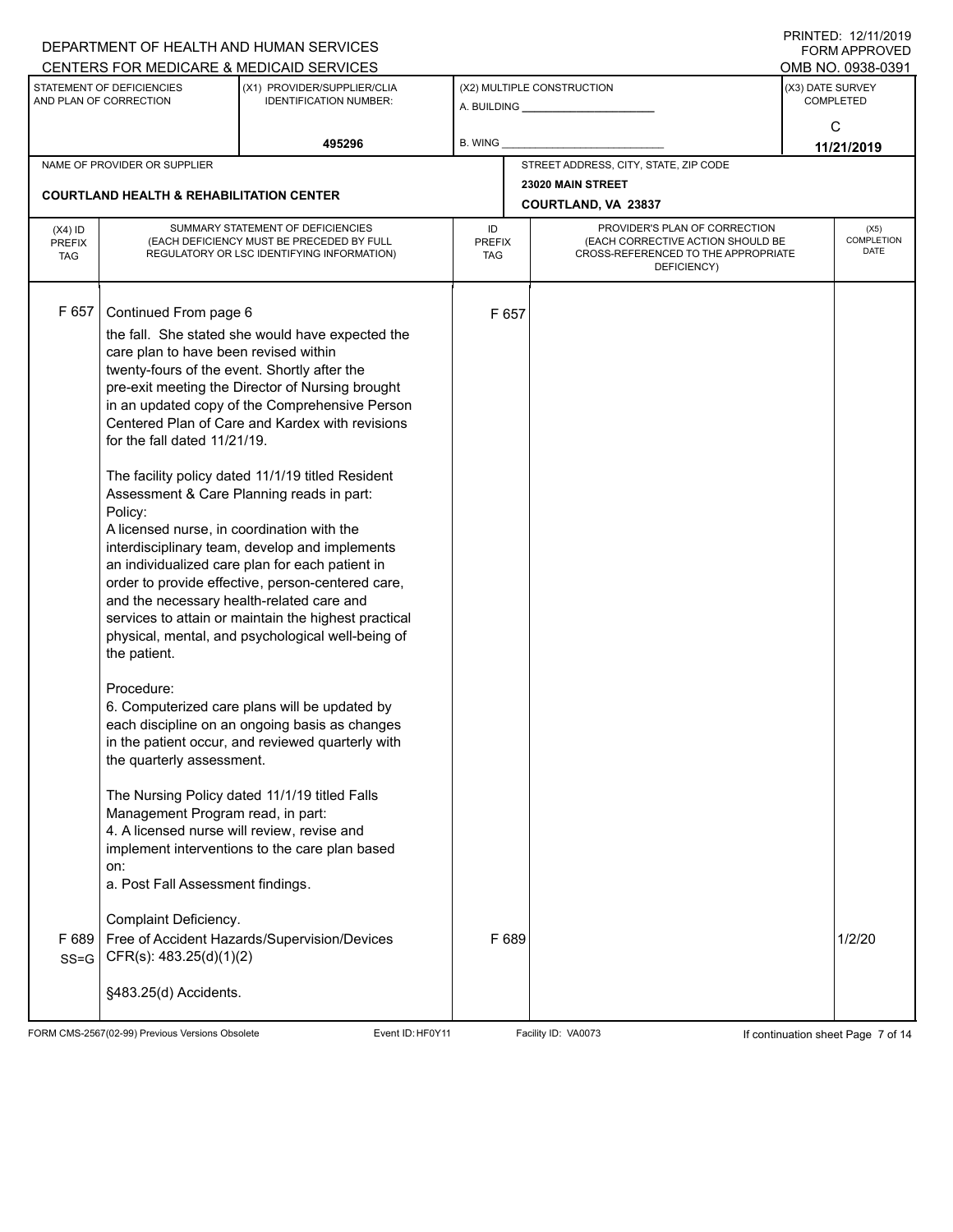|                                          |                                                                               | DEPARTMENT OF HEALTH AND HUMAN SERVICES<br>CENTERS FOR MEDICARE & MEDICAID SERVICES                                                                                                                                                                                                                                                                                                                                                                                                                                                                                                                                                                                                                                                                                                                                                                                                                                                                                                                                                                                                                         |                                   |  |                                                                                                                                                                                                                                                                                                                                                                                                                                                                                             |                                                                                                                                                      |                   |
|------------------------------------------|-------------------------------------------------------------------------------|-------------------------------------------------------------------------------------------------------------------------------------------------------------------------------------------------------------------------------------------------------------------------------------------------------------------------------------------------------------------------------------------------------------------------------------------------------------------------------------------------------------------------------------------------------------------------------------------------------------------------------------------------------------------------------------------------------------------------------------------------------------------------------------------------------------------------------------------------------------------------------------------------------------------------------------------------------------------------------------------------------------------------------------------------------------------------------------------------------------|-----------------------------------|--|---------------------------------------------------------------------------------------------------------------------------------------------------------------------------------------------------------------------------------------------------------------------------------------------------------------------------------------------------------------------------------------------------------------------------------------------------------------------------------------------|------------------------------------------------------------------------------------------------------------------------------------------------------|-------------------|
|                                          | STATEMENT OF DEFICIENCIES<br>AND PLAN OF CORRECTION                           | (X1) PROVIDER/SUPPLIER/CLIA<br><b>IDENTIFICATION NUMBER:</b>                                                                                                                                                                                                                                                                                                                                                                                                                                                                                                                                                                                                                                                                                                                                                                                                                                                                                                                                                                                                                                                |                                   |  | (X2) MULTIPLE CONSTRUCTION                                                                                                                                                                                                                                                                                                                                                                                                                                                                  |                                                                                                                                                      |                   |
|                                          |                                                                               | 495296                                                                                                                                                                                                                                                                                                                                                                                                                                                                                                                                                                                                                                                                                                                                                                                                                                                                                                                                                                                                                                                                                                      | <b>B. WING</b>                    |  |                                                                                                                                                                                                                                                                                                                                                                                                                                                                                             | FININILU. IZ/III/ZUIJ<br><b>FORM APPROVED</b><br>OMB NO. 0938-0391<br>(X3) DATE SURVEY<br><b>COMPLETED</b><br>C<br>11/21/2019<br>(X5)<br><b>DATE</b> |                   |
|                                          | NAME OF PROVIDER OR SUPPLIER                                                  |                                                                                                                                                                                                                                                                                                                                                                                                                                                                                                                                                                                                                                                                                                                                                                                                                                                                                                                                                                                                                                                                                                             |                                   |  | STREET ADDRESS, CITY, STATE, ZIP CODE                                                                                                                                                                                                                                                                                                                                                                                                                                                       |                                                                                                                                                      |                   |
|                                          | <b>COURTLAND HEALTH &amp; REHABILITATION CENTER</b>                           |                                                                                                                                                                                                                                                                                                                                                                                                                                                                                                                                                                                                                                                                                                                                                                                                                                                                                                                                                                                                                                                                                                             |                                   |  | 23020 MAIN STREET<br>COURTLAND, VA 23837                                                                                                                                                                                                                                                                                                                                                                                                                                                    |                                                                                                                                                      |                   |
|                                          |                                                                               |                                                                                                                                                                                                                                                                                                                                                                                                                                                                                                                                                                                                                                                                                                                                                                                                                                                                                                                                                                                                                                                                                                             |                                   |  | PROVIDER'S PLAN OF CORRECTION                                                                                                                                                                                                                                                                                                                                                                                                                                                               |                                                                                                                                                      |                   |
| $(X4)$ ID<br><b>PREFIX</b><br><b>TAG</b> |                                                                               | SUMMARY STATEMENT OF DEFICIENCIES<br>(EACH DEFICIENCY MUST BE PRECEDED BY FULL<br>REGULATORY OR LSC IDENTIFYING INFORMATION)                                                                                                                                                                                                                                                                                                                                                                                                                                                                                                                                                                                                                                                                                                                                                                                                                                                                                                                                                                                | ID<br><b>PREFIX</b><br><b>TAG</b> |  | (EACH CORRECTIVE ACTION SHOULD BE<br>CROSS-REFERENCED TO THE APPROPRIATE<br>DEFICIENCY)                                                                                                                                                                                                                                                                                                                                                                                                     |                                                                                                                                                      | <b>COMPLETION</b> |
| F 689                                    | Continued From page 7<br>The facility must ensure that -<br>accidents.<br>by: | §483.25(d)(1) The resident environment remains<br>as free of accident hazards as is possible; and<br>§483.25(d)(2)Each resident receives adequate<br>supervision and assistance devices to prevent<br>This REQUIREMENT is not met as evidenced<br>Based on observation, staff interviews, clinical<br>record review, facility document review, and<br>during the course of a complaint investigation, the<br>facility failed to ensure 1 of 3 residents in the<br>survey sample (Resident #1) was free from an<br>avoidable fall from the bed during the provision of<br>care that required emergency room evaluation<br>with subsequent head injury resulting in harm.<br>The Certified Nursing Assistant (CNA #2) failed to<br>ensure Resident #1 was not too close to the edge<br>of the bed prior to repositioning; as a result, the<br>resident fell out of the bed, which was in a high<br>position, onto the floor. The resident sustained a<br>head injury, a deep contusion and abrasion to the<br>right forehead. After the fall the resident was<br>fearful upon repositioning and suffered with | F 689                             |  | F689<br>1-Resident #1 has not had any falls since<br>11/1/19. The CNA involved in the incident<br>received verbal counseling and<br>re-education on proper bed positioning<br>when providing care in the bed for a<br>resident on 11/ 1/19 by the DON.<br>2-All residents are at risk for falls during<br>the provision of care. The DON or<br>designee will observe each CNA to ensure<br>that safety measures are followed during<br>provision of care for residents while in the<br>bed. |                                                                                                                                                      |                   |
|                                          | ongoing headaches.<br>The findings included:                                  | Resident #1 was originally admitted to the facility<br>on 1/24/11 and had a re-admission date of 9/4/18                                                                                                                                                                                                                                                                                                                                                                                                                                                                                                                                                                                                                                                                                                                                                                                                                                                                                                                                                                                                     |                                   |  | 3-The DON or designee will educate the<br>Nurses and CNA□s on appropriate safety<br>measures to take when providing care for<br>the residents when in bed to prevent falls.                                                                                                                                                                                                                                                                                                                 |                                                                                                                                                      |                   |
|                                          | with diagnoses to include but not limited to,<br>diabetes type II.            | coronary artery disease, high blood pressure and<br>The current Minimum Data Set, an annual, with<br>an assessment reference date of 9/10/19 coded<br>the resident as scoring a 10 out of a possible 15                                                                                                                                                                                                                                                                                                                                                                                                                                                                                                                                                                                                                                                                                                                                                                                                                                                                                                     |                                   |  | 4-The Unit Manager or designee will<br>complete random weekly observations of<br>CNA staff providing care for residents<br>when in the bed to ensure that they are<br>providing appropriate safety measures to                                                                                                                                                                                                                                                                              |                                                                                                                                                      |                   |

FORM CMS-2567(02-99) Previous Versions Obsolete Event ID: HF0Y11 Facility ID: VA0073 If continuation sheet Page 8 of 14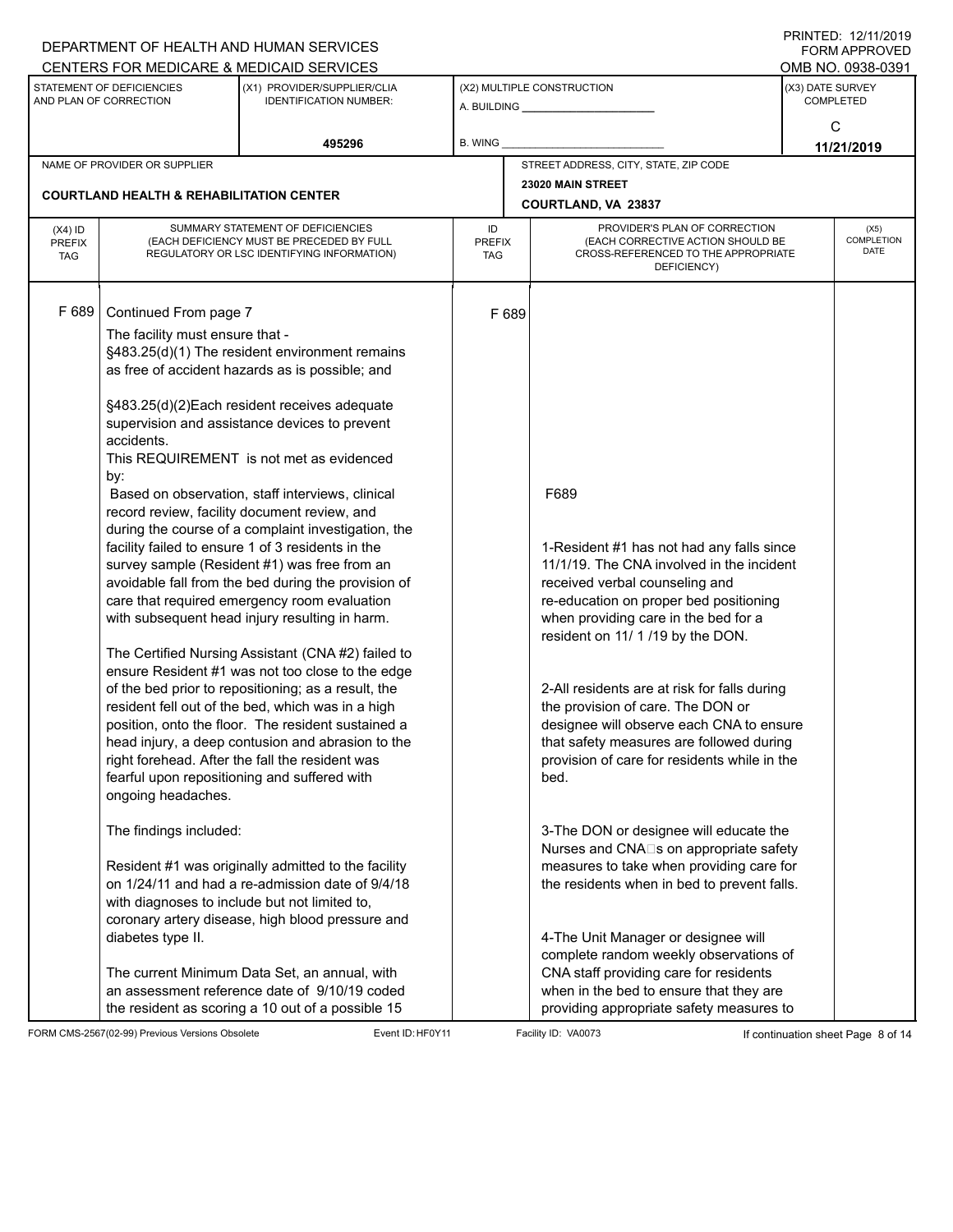|                                          | DEPARTMENT OF HEALTH AND HUMAN SERVICES                                                                                                                                                                                                                        |                                                                                                                                                                                                                                                                                                                                                                                                                                                                                                                                                                                                                                                                                                                                                                                                                                                                                                                                                                                                                                                                                                                                                                                                                                                                                                                                                                                                                                                                                          |                            |       |                                                                                                                                                                                                                                                                                                                                                         | $1 \times 1 \times 1 = 1$ . $1 \times 1 \times 1 \times 1 = 1$<br><b>FORM APPROVED</b> |                   |
|------------------------------------------|----------------------------------------------------------------------------------------------------------------------------------------------------------------------------------------------------------------------------------------------------------------|------------------------------------------------------------------------------------------------------------------------------------------------------------------------------------------------------------------------------------------------------------------------------------------------------------------------------------------------------------------------------------------------------------------------------------------------------------------------------------------------------------------------------------------------------------------------------------------------------------------------------------------------------------------------------------------------------------------------------------------------------------------------------------------------------------------------------------------------------------------------------------------------------------------------------------------------------------------------------------------------------------------------------------------------------------------------------------------------------------------------------------------------------------------------------------------------------------------------------------------------------------------------------------------------------------------------------------------------------------------------------------------------------------------------------------------------------------------------------------------|----------------------------|-------|---------------------------------------------------------------------------------------------------------------------------------------------------------------------------------------------------------------------------------------------------------------------------------------------------------------------------------------------------------|----------------------------------------------------------------------------------------|-------------------|
|                                          |                                                                                                                                                                                                                                                                | CENTERS FOR MEDICARE & MEDICAID SERVICES                                                                                                                                                                                                                                                                                                                                                                                                                                                                                                                                                                                                                                                                                                                                                                                                                                                                                                                                                                                                                                                                                                                                                                                                                                                                                                                                                                                                                                                 |                            |       |                                                                                                                                                                                                                                                                                                                                                         |                                                                                        | OMB NO. 0938-0391 |
|                                          | STATEMENT OF DEFICIENCIES<br>AND PLAN OF CORRECTION                                                                                                                                                                                                            | (X1) PROVIDER/SUPPLIER/CLIA<br><b>IDENTIFICATION NUMBER:</b>                                                                                                                                                                                                                                                                                                                                                                                                                                                                                                                                                                                                                                                                                                                                                                                                                                                                                                                                                                                                                                                                                                                                                                                                                                                                                                                                                                                                                             |                            |       | (X2) MULTIPLE CONSTRUCTION                                                                                                                                                                                                                                                                                                                              | (X3) DATE SURVEY<br><b>COMPLETED</b><br>C<br>11/21/2019<br>(X5)<br>DATE                |                   |
|                                          |                                                                                                                                                                                                                                                                | 495296                                                                                                                                                                                                                                                                                                                                                                                                                                                                                                                                                                                                                                                                                                                                                                                                                                                                                                                                                                                                                                                                                                                                                                                                                                                                                                                                                                                                                                                                                   | B. WING                    |       |                                                                                                                                                                                                                                                                                                                                                         |                                                                                        |                   |
|                                          | NAME OF PROVIDER OR SUPPLIER                                                                                                                                                                                                                                   |                                                                                                                                                                                                                                                                                                                                                                                                                                                                                                                                                                                                                                                                                                                                                                                                                                                                                                                                                                                                                                                                                                                                                                                                                                                                                                                                                                                                                                                                                          |                            |       | STREET ADDRESS, CITY, STATE, ZIP CODE                                                                                                                                                                                                                                                                                                                   |                                                                                        |                   |
|                                          |                                                                                                                                                                                                                                                                |                                                                                                                                                                                                                                                                                                                                                                                                                                                                                                                                                                                                                                                                                                                                                                                                                                                                                                                                                                                                                                                                                                                                                                                                                                                                                                                                                                                                                                                                                          |                            |       | 23020 MAIN STREET                                                                                                                                                                                                                                                                                                                                       |                                                                                        |                   |
|                                          | <b>COURTLAND HEALTH &amp; REHABILITATION CENTER</b>                                                                                                                                                                                                            |                                                                                                                                                                                                                                                                                                                                                                                                                                                                                                                                                                                                                                                                                                                                                                                                                                                                                                                                                                                                                                                                                                                                                                                                                                                                                                                                                                                                                                                                                          |                            |       | COURTLAND, VA 23837                                                                                                                                                                                                                                                                                                                                     |                                                                                        |                   |
| $(X4)$ ID<br><b>PREFIX</b><br><b>TAG</b> |                                                                                                                                                                                                                                                                | SUMMARY STATEMENT OF DEFICIENCIES<br>(EACH DEFICIENCY MUST BE PRECEDED BY FULL<br>REGULATORY OR LSC IDENTIFYING INFORMATION)                                                                                                                                                                                                                                                                                                                                                                                                                                                                                                                                                                                                                                                                                                                                                                                                                                                                                                                                                                                                                                                                                                                                                                                                                                                                                                                                                             | ID<br><b>PREFIX</b><br>TAG |       | PROVIDER'S PLAN OF CORRECTION<br>(EACH CORRECTIVE ACTION SHOULD BE<br>CROSS-REFERENCED TO THE APPROPRIATE<br>DEFICIENCY)                                                                                                                                                                                                                                |                                                                                        | COMPLETION        |
| F 689                                    | Continued From page 8<br>bound.<br>out of the bed and sustained injuries to the<br>forehead and a concussion on 11/1/19.<br>Review of the clinical record and a facility<br>investigation evidenced on 11/1/19 at<br>the resident to the local emergency room. | on the Brief Interview for Mental Status, indicating<br>the resident's cognition was moderately impaired.<br>The resident was coded as requiring extensive<br>assistance of one staff for bed mobility, transfers<br>and toileting. The resident was wheelchair<br>The complainant alleged the resident was pushed<br>approximately 4:25 a.m., CNA #2 went into the<br>resident's room to provide incontinent care. The<br>resident was not placed in the proper position,<br>instead was positioned more to the edge of the<br>bed and when the CNA turned the resident to the<br>right side the resident fell to the floor. The nurse<br>documented, "This nurse was called to resident's<br>room. C.N.A stated, "she fell while I was changing<br>her. Upon entering resident noted face down on<br>floor with head bleeding profusely." The nurse<br>instructed the CNA to apply pressure to the open<br>area to the resident's left forehead, called the<br>nurse practitioner and received orders to send the<br>resident to the emergency room for evaluation<br>and treatment. 911 was called and transported<br>The Emergency Room Physician notes dated<br>11/1/19 read, in part: "The patient sustained injury<br>to the head, contusion, pain, swelling. Head/face:<br>Noted is contusion, that is deep, a lacerations(s),<br>that is superficial. A CT scan was completed,<br>initial encounter blunt trauma (contusions or<br>hematomas) and concussion / head injury. The |                            | F 689 | avoid falling out of the bed. The DON will<br>review resident fall investigations to<br>ensure that appropriate safety measures<br>were followed during the provision of care<br>when in bed. Results of the audits will be<br>presented to the quarterly Quality<br>Assurance committee for review and<br>recommendation.<br>5-Completion date 1/2/20. |                                                                                        |                   |
|                                          |                                                                                                                                                                                                                                                                | CT scan was negative for fractures. The resident<br>was diagnosed with a cephalohematoma (a mass                                                                                                                                                                                                                                                                                                                                                                                                                                                                                                                                                                                                                                                                                                                                                                                                                                                                                                                                                                                                                                                                                                                                                                                                                                                                                                                                                                                         |                            |       |                                                                                                                                                                                                                                                                                                                                                         |                                                                                        |                   |

FORM CMS-2567(02-99) Previous Versions Obsolete Event ID:HF0Y11 Facility ID: VA0073 If continuation sheet Page 9 of 14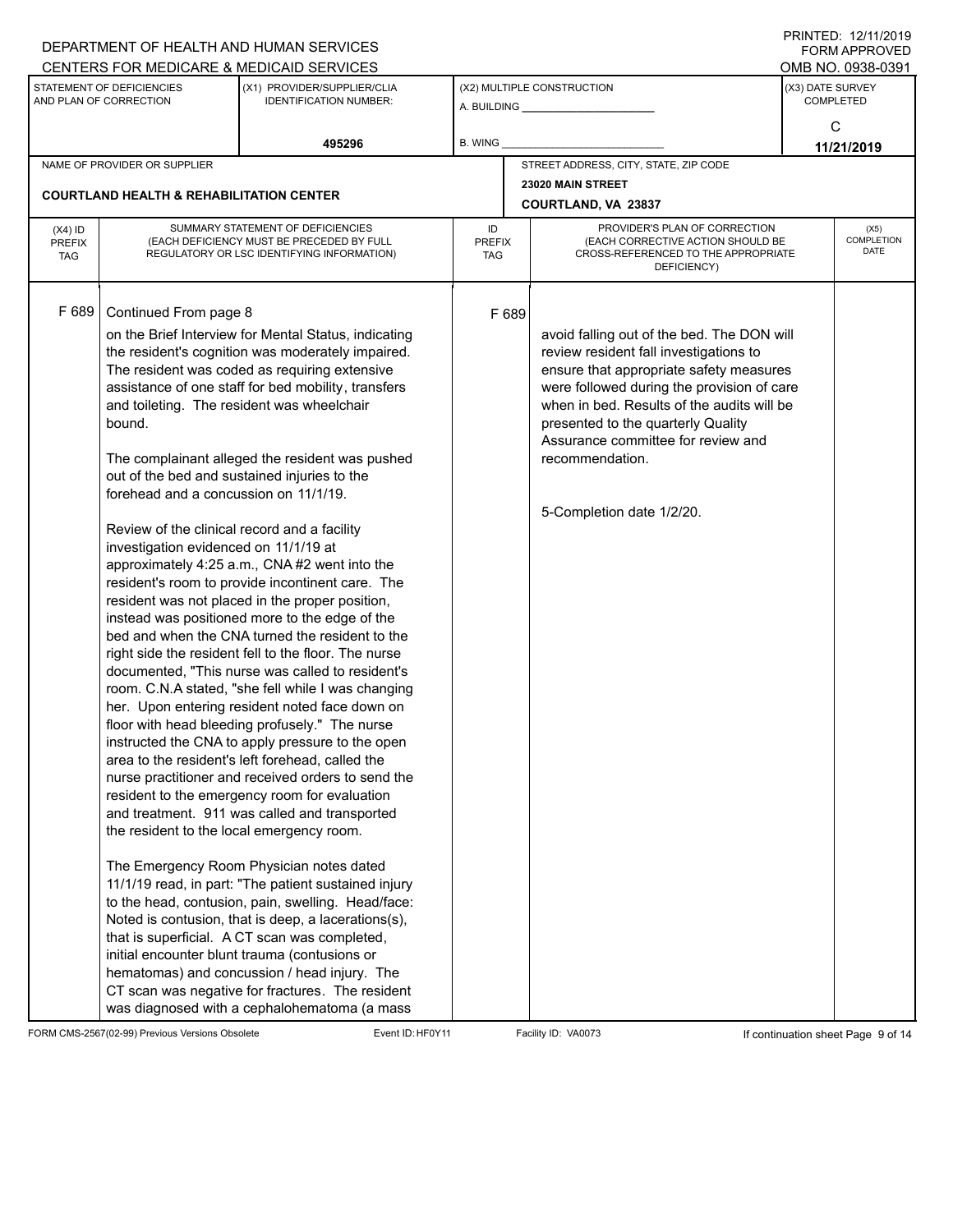|                                          |                                                                                                                                                                           | DEPARTMENT OF HEALTH AND HUMAN SERVICES<br>CENTERS FOR MEDICARE & MEDICAID SERVICES                                                                                                                                                                                                                                                                                                                                                                                                                                                                                                                                                                                                                                                                                                                                                                                                                                                                                                                                                                                                                                                                                                                                                                                                                                                                                                                                                                                                                                                                                                                                                                                                                                                                           |                                   |       |                                                                                                                          |                                      | FININILU. IZIIIIZUIT<br><b>FORM APPROVED</b><br>OMB NO. 0938-0391 |  |  |  |  |
|------------------------------------------|---------------------------------------------------------------------------------------------------------------------------------------------------------------------------|---------------------------------------------------------------------------------------------------------------------------------------------------------------------------------------------------------------------------------------------------------------------------------------------------------------------------------------------------------------------------------------------------------------------------------------------------------------------------------------------------------------------------------------------------------------------------------------------------------------------------------------------------------------------------------------------------------------------------------------------------------------------------------------------------------------------------------------------------------------------------------------------------------------------------------------------------------------------------------------------------------------------------------------------------------------------------------------------------------------------------------------------------------------------------------------------------------------------------------------------------------------------------------------------------------------------------------------------------------------------------------------------------------------------------------------------------------------------------------------------------------------------------------------------------------------------------------------------------------------------------------------------------------------------------------------------------------------------------------------------------------------|-----------------------------------|-------|--------------------------------------------------------------------------------------------------------------------------|--------------------------------------|-------------------------------------------------------------------|--|--|--|--|
|                                          | STATEMENT OF DEFICIENCIES<br>AND PLAN OF CORRECTION                                                                                                                       | (X1) PROVIDER/SUPPLIER/CLIA<br><b>IDENTIFICATION NUMBER:</b>                                                                                                                                                                                                                                                                                                                                                                                                                                                                                                                                                                                                                                                                                                                                                                                                                                                                                                                                                                                                                                                                                                                                                                                                                                                                                                                                                                                                                                                                                                                                                                                                                                                                                                  |                                   |       | (X2) MULTIPLE CONSTRUCTION                                                                                               | (X3) DATE SURVEY<br><b>COMPLETED</b> |                                                                   |  |  |  |  |
|                                          |                                                                                                                                                                           |                                                                                                                                                                                                                                                                                                                                                                                                                                                                                                                                                                                                                                                                                                                                                                                                                                                                                                                                                                                                                                                                                                                                                                                                                                                                                                                                                                                                                                                                                                                                                                                                                                                                                                                                                               |                                   |       |                                                                                                                          |                                      | C                                                                 |  |  |  |  |
|                                          |                                                                                                                                                                           | 495296                                                                                                                                                                                                                                                                                                                                                                                                                                                                                                                                                                                                                                                                                                                                                                                                                                                                                                                                                                                                                                                                                                                                                                                                                                                                                                                                                                                                                                                                                                                                                                                                                                                                                                                                                        | B. WING                           |       |                                                                                                                          |                                      | 11/21/2019                                                        |  |  |  |  |
|                                          | NAME OF PROVIDER OR SUPPLIER                                                                                                                                              |                                                                                                                                                                                                                                                                                                                                                                                                                                                                                                                                                                                                                                                                                                                                                                                                                                                                                                                                                                                                                                                                                                                                                                                                                                                                                                                                                                                                                                                                                                                                                                                                                                                                                                                                                               |                                   |       | STREET ADDRESS, CITY, STATE, ZIP CODE                                                                                    |                                      |                                                                   |  |  |  |  |
|                                          | <b>COURTLAND HEALTH &amp; REHABILITATION CENTER</b>                                                                                                                       |                                                                                                                                                                                                                                                                                                                                                                                                                                                                                                                                                                                                                                                                                                                                                                                                                                                                                                                                                                                                                                                                                                                                                                                                                                                                                                                                                                                                                                                                                                                                                                                                                                                                                                                                                               |                                   |       | 23020 MAIN STREET<br><b>COURTLAND, VA 23837</b>                                                                          |                                      |                                                                   |  |  |  |  |
| $(X4)$ ID<br><b>PREFIX</b><br><b>TAG</b> |                                                                                                                                                                           | SUMMARY STATEMENT OF DEFICIENCIES<br>(EACH DEFICIENCY MUST BE PRECEDED BY FULL<br>REGULATORY OR LSC IDENTIFYING INFORMATION)                                                                                                                                                                                                                                                                                                                                                                                                                                                                                                                                                                                                                                                                                                                                                                                                                                                                                                                                                                                                                                                                                                                                                                                                                                                                                                                                                                                                                                                                                                                                                                                                                                  | ID<br><b>PREFIX</b><br><b>TAG</b> |       | PROVIDER'S PLAN OF CORRECTION<br>(EACH CORRECTIVE ACTION SHOULD BE<br>CROSS-REFERENCED TO THE APPROPRIATE<br>DEFICIENCY) | (X5)<br>COMPLETION<br><b>DATE</b>    |                                                                   |  |  |  |  |
| F 689                                    | Continued From page 9<br>blood vessels-referenced from Taber's<br>was sent back to the facility with discharge<br>accidents, sports injuries, and falls.<br>off the bed." | composed of clotted blood, located between the<br>periosteum and the skull secondary to rupture of<br>Cyclopedic Medical Dictionary, 19th Edition.).<br>The resident was treated with one dose of an<br>antibiotic (Keflex) and Bacitracin ointment was<br>applied to the forehead abrasion. The resident<br>instructions for the treatment and monitoring of<br>the forehead abrasion and adult head injury to<br>include concussion (a jarring injury to the brain),<br>contusion (a bruise of the brain, bleeding in the<br>brain that can cause swelling) and hematoma<br>(bleeding in the brain that collects, clots and<br>forms a bump)" The definitions were obtained<br>from the ER discharge instruction sheets. The<br>head injury sheet read, in part: After injuries such<br>as yours, most problems occur within the first 24<br>hours, but side effects may occur up to 7-10 days<br>after the injury. It is important for you to carefully<br>monitor your condition and contact your health<br>provider or seek immediate medical care if there<br>is a change in your condition. Other causes of<br>major head injuries include bicycle or motorcycle<br>On 11/19/19 at 12:30 p.m., the Administrator was<br>interviewed. She was asked about the avoidable<br>fall. She stated, "When she was repositioned<br>with the sheet that was under her, she flipped,<br>her weight was not distributed evenlyshe went<br>CNA #2 was interviewed on 11/21/19 at 2:30 p.m.<br>When asked about the resident's fall he stated, "I<br>went to do ADL (activities of living-incontinent<br>care), I turned her and her legs went over, when I<br>tried to pull her over her top half went over then<br>her whole body went down to the floor I had the |                                   | F 689 |                                                                                                                          |                                      |                                                                   |  |  |  |  |

FORM CMS-2567(02-99) Previous Versions Obsolete Event ID: HF0Y11 Facility ID: VA0073 If continuation sheet Page 10 of 14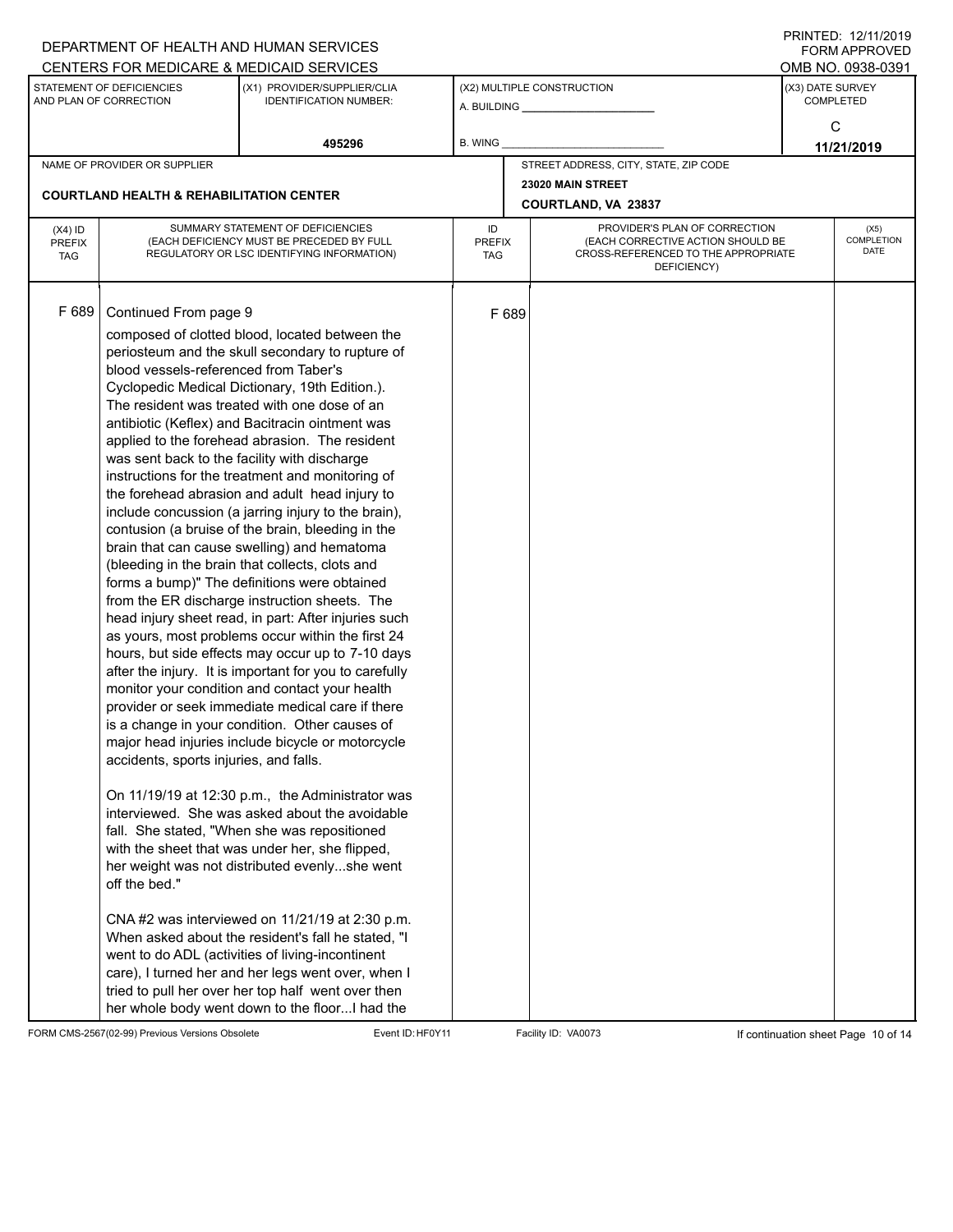|                                          |                                                                                                                                                                                                                                         | DEPARTMENT OF HEALTH AND HUMAN SERVICES<br>CENTERS FOR MEDICARE & MEDICAID SERVICES                                                                                                                                                                                                                                                                                                                                                                                                                                                                                                                                                                                                                                                                                                                                                                                                                                                                                                                                                                                                                                                                                                                                                                                                                                                                                                                                                                                                                                                                             |                                   |       |                                                                                                                          |                                          | FININLEU. 12/11/ZUIJ<br><b>FORM APPROVED</b><br>OMB NO. 0938-0391 |
|------------------------------------------|-----------------------------------------------------------------------------------------------------------------------------------------------------------------------------------------------------------------------------------------|-----------------------------------------------------------------------------------------------------------------------------------------------------------------------------------------------------------------------------------------------------------------------------------------------------------------------------------------------------------------------------------------------------------------------------------------------------------------------------------------------------------------------------------------------------------------------------------------------------------------------------------------------------------------------------------------------------------------------------------------------------------------------------------------------------------------------------------------------------------------------------------------------------------------------------------------------------------------------------------------------------------------------------------------------------------------------------------------------------------------------------------------------------------------------------------------------------------------------------------------------------------------------------------------------------------------------------------------------------------------------------------------------------------------------------------------------------------------------------------------------------------------------------------------------------------------|-----------------------------------|-------|--------------------------------------------------------------------------------------------------------------------------|------------------------------------------|-------------------------------------------------------------------|
|                                          | STATEMENT OF DEFICIENCIES<br>AND PLAN OF CORRECTION                                                                                                                                                                                     | (X1) PROVIDER/SUPPLIER/CLIA<br><b>IDENTIFICATION NUMBER:</b>                                                                                                                                                                                                                                                                                                                                                                                                                                                                                                                                                                                                                                                                                                                                                                                                                                                                                                                                                                                                                                                                                                                                                                                                                                                                                                                                                                                                                                                                                                    |                                   |       | (X2) MULTIPLE CONSTRUCTION                                                                                               |                                          | (X3) DATE SURVEY<br><b>COMPLETED</b>                              |
|                                          |                                                                                                                                                                                                                                         | 495296                                                                                                                                                                                                                                                                                                                                                                                                                                                                                                                                                                                                                                                                                                                                                                                                                                                                                                                                                                                                                                                                                                                                                                                                                                                                                                                                                                                                                                                                                                                                                          | <b>B. WING</b>                    |       |                                                                                                                          |                                          | C<br>11/21/2019                                                   |
|                                          | NAME OF PROVIDER OR SUPPLIER                                                                                                                                                                                                            |                                                                                                                                                                                                                                                                                                                                                                                                                                                                                                                                                                                                                                                                                                                                                                                                                                                                                                                                                                                                                                                                                                                                                                                                                                                                                                                                                                                                                                                                                                                                                                 |                                   |       | STREET ADDRESS, CITY, STATE, ZIP CODE                                                                                    |                                          |                                                                   |
|                                          | <b>COURTLAND HEALTH &amp; REHABILITATION CENTER</b>                                                                                                                                                                                     |                                                                                                                                                                                                                                                                                                                                                                                                                                                                                                                                                                                                                                                                                                                                                                                                                                                                                                                                                                                                                                                                                                                                                                                                                                                                                                                                                                                                                                                                                                                                                                 |                                   |       | 23020 MAIN STREET<br><b>COURTLAND, VA 23837</b>                                                                          |                                          |                                                                   |
| $(X4)$ ID<br><b>PREFIX</b><br><b>TAG</b> |                                                                                                                                                                                                                                         | SUMMARY STATEMENT OF DEFICIENCIES<br>(EACH DEFICIENCY MUST BE PRECEDED BY FULL<br>REGULATORY OR LSC IDENTIFYING INFORMATION)                                                                                                                                                                                                                                                                                                                                                                                                                                                                                                                                                                                                                                                                                                                                                                                                                                                                                                                                                                                                                                                                                                                                                                                                                                                                                                                                                                                                                                    | ID<br><b>PREFIX</b><br><b>TAG</b> |       | PROVIDER'S PLAN OF CORRECTION<br>(EACH CORRECTIVE ACTION SHOULD BE<br>CROSS-REFERENCED TO THE APPROPRIATE<br>DEFICIENCY) | (X5)<br><b>COMPLETION</b><br><b>DATE</b> |                                                                   |
| F 689                                    | Continued From page 10<br>do a one to one inservice on proper bed<br>middle of the bed and stated "It was poor<br>occurred.<br>repositioning.<br>resident returned to the facility from the<br>evidenced after the 14 days the resident | bed elevated all the way up." He stated the<br>Director of Nursing called him in later that day to<br>repositioning technique. He stated he did not<br>have the resident closest to him and not near the<br>thinking" on his part as to why the avoidable fall<br>CNA#4 was interviewed on 11/21/19 at 11:00<br>a.m. She was asked about the resident's bed<br>mobility and a sign that was posted above the<br>resident's bed that had a picture of two figures.<br>She stated, "Two person, that started from the<br>falltwo people need to be in there, for bed<br>mobility, incontinent care, transfers" She stated<br>that the resident was very fearful after she fell<br>from the bed with repositioning but has gotten<br>better and needs to be talked to calmly during<br>Review of the Visual/ Bedside Kardex Report for<br>the CNA's that included care plan interventions<br>failed to include that the resident was a two<br>person assist during bed mobility, transfers,<br>incontinent care and the posting of the sign above<br>the head of the bed. The Person Centered Plan<br>of Care also failed to evidence it was revised to<br>include the two person bed mobility, two person<br>incontinent care, or the two person assist sign.<br>The physician orders dated 11/1/19 after the<br>Emergency Room were to administer Tylenol<br>Extra Strength tablet 500 milligrams two tablets<br>every 12 hours for pain for 14 doses (last dose<br>11/8/19). The Medication Administration Record<br>continued to complain of headaches and was |                                   | F 689 |                                                                                                                          |                                          |                                                                   |

FORM CMS-2567(02-99) Previous Versions Obsolete Event ID:HF0Y11 Facility ID: VA0073 If continuation sheet Page 11 of 14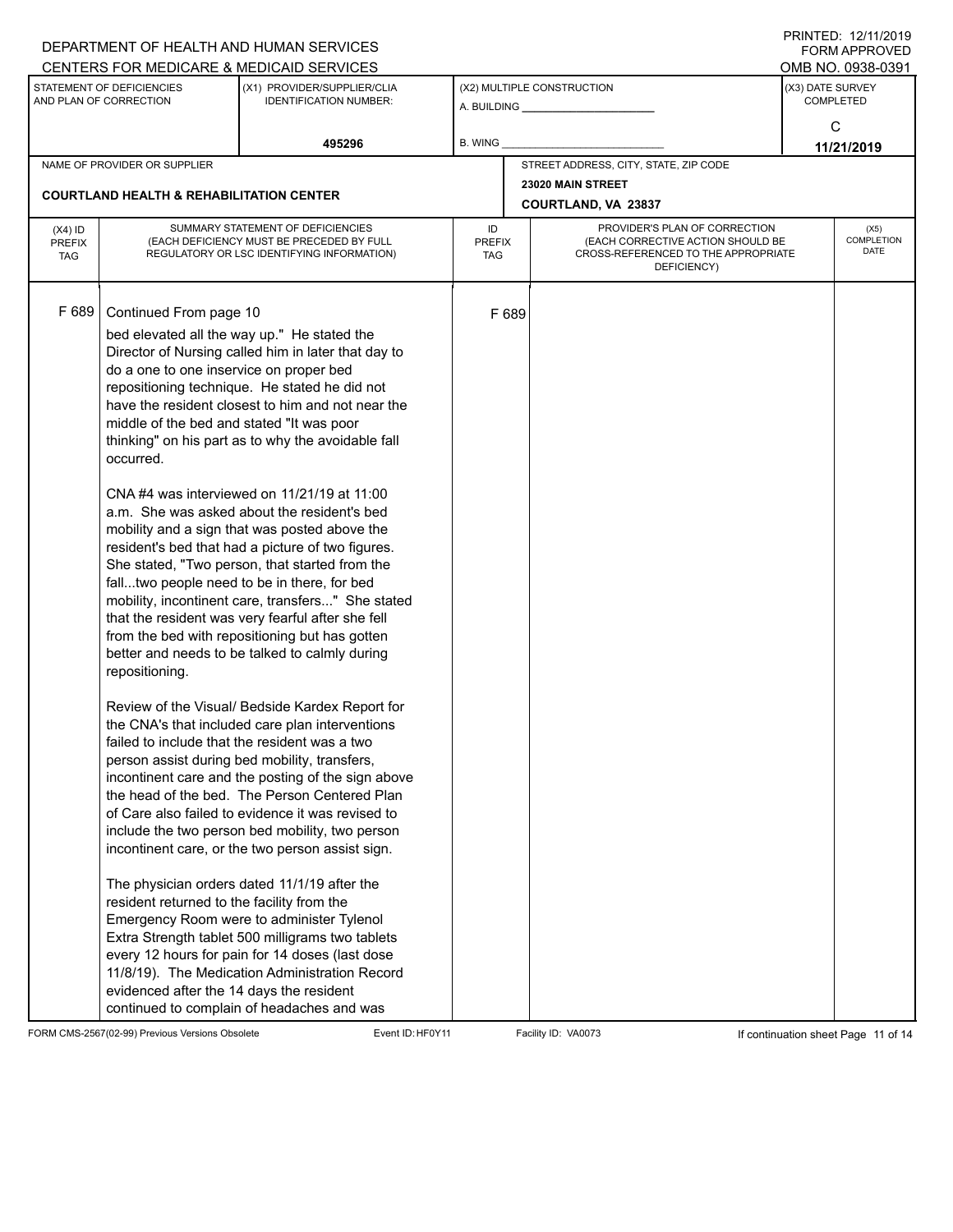|                                          |                                                                                                                                                                                                                                                                             | DEPARTMENT OF HEALTH AND HUMAN SERVICES<br>CENTERS FOR MEDICARE & MEDICAID SERVICES                                                                                                                                                                                                                                                                                                                                                                                                                                                                                                                                                                                                                                                                                                                                                                                                                                                                                                                                                                                                                                                                                                                                                                                                                                                                                                                                                                                                                                                                                                                                       |                                   |                            |                                                                                                                          |                                          | FININLEU. 12/11/ZUIJ<br><b>FORM APPROVED</b><br>OMB NO. 0938-0391 |  |
|------------------------------------------|-----------------------------------------------------------------------------------------------------------------------------------------------------------------------------------------------------------------------------------------------------------------------------|---------------------------------------------------------------------------------------------------------------------------------------------------------------------------------------------------------------------------------------------------------------------------------------------------------------------------------------------------------------------------------------------------------------------------------------------------------------------------------------------------------------------------------------------------------------------------------------------------------------------------------------------------------------------------------------------------------------------------------------------------------------------------------------------------------------------------------------------------------------------------------------------------------------------------------------------------------------------------------------------------------------------------------------------------------------------------------------------------------------------------------------------------------------------------------------------------------------------------------------------------------------------------------------------------------------------------------------------------------------------------------------------------------------------------------------------------------------------------------------------------------------------------------------------------------------------------------------------------------------------------|-----------------------------------|----------------------------|--------------------------------------------------------------------------------------------------------------------------|------------------------------------------|-------------------------------------------------------------------|--|
|                                          | STATEMENT OF DEFICIENCIES<br>AND PLAN OF CORRECTION                                                                                                                                                                                                                         | (X1) PROVIDER/SUPPLIER/CLIA<br><b>IDENTIFICATION NUMBER:</b>                                                                                                                                                                                                                                                                                                                                                                                                                                                                                                                                                                                                                                                                                                                                                                                                                                                                                                                                                                                                                                                                                                                                                                                                                                                                                                                                                                                                                                                                                                                                                              |                                   | (X2) MULTIPLE CONSTRUCTION |                                                                                                                          | (X3) DATE SURVEY                         | <b>COMPLETED</b><br>C                                             |  |
|                                          |                                                                                                                                                                                                                                                                             | 495296                                                                                                                                                                                                                                                                                                                                                                                                                                                                                                                                                                                                                                                                                                                                                                                                                                                                                                                                                                                                                                                                                                                                                                                                                                                                                                                                                                                                                                                                                                                                                                                                                    | <b>B. WING</b>                    |                            |                                                                                                                          |                                          | 11/21/2019                                                        |  |
|                                          | NAME OF PROVIDER OR SUPPLIER                                                                                                                                                                                                                                                |                                                                                                                                                                                                                                                                                                                                                                                                                                                                                                                                                                                                                                                                                                                                                                                                                                                                                                                                                                                                                                                                                                                                                                                                                                                                                                                                                                                                                                                                                                                                                                                                                           |                                   |                            | STREET ADDRESS, CITY, STATE, ZIP CODE                                                                                    |                                          |                                                                   |  |
|                                          | <b>COURTLAND HEALTH &amp; REHABILITATION CENTER</b>                                                                                                                                                                                                                         |                                                                                                                                                                                                                                                                                                                                                                                                                                                                                                                                                                                                                                                                                                                                                                                                                                                                                                                                                                                                                                                                                                                                                                                                                                                                                                                                                                                                                                                                                                                                                                                                                           |                                   |                            | 23020 MAIN STREET<br><b>COURTLAND, VA 23837</b>                                                                          |                                          |                                                                   |  |
| $(X4)$ ID<br><b>PREFIX</b><br><b>TAG</b> |                                                                                                                                                                                                                                                                             | SUMMARY STATEMENT OF DEFICIENCIES<br>(EACH DEFICIENCY MUST BE PRECEDED BY FULL<br>REGULATORY OR LSC IDENTIFYING INFORMATION)                                                                                                                                                                                                                                                                                                                                                                                                                                                                                                                                                                                                                                                                                                                                                                                                                                                                                                                                                                                                                                                                                                                                                                                                                                                                                                                                                                                                                                                                                              | ID<br><b>PREFIX</b><br><b>TAG</b> |                            | PROVIDER'S PLAN OF CORRECTION<br>(EACH CORRECTIVE ACTION SHOULD BE<br>CROSS-REFERENCED TO THE APPROPRIATE<br>DEFICIENCY) | (X5)<br><b>COMPLETION</b><br><b>DATE</b> |                                                                   |  |
| F 689                                    | Continued From page 11<br>two tablets on 11/11/19 and 11/17/19. The<br>11/14/19. The resident's vital signs and<br>hours for four days.<br>was having any pain, she stated "Yes" and<br>posted above the bed with a picture of two<br>possible 10; 10 being the worst pain. | administered as needed Tylenol 325 milligrams<br>treatment order for the forehead wound was to<br>cleanse with soap and water, apply bacitracin and<br>a xeroform emulsion dressing every day shift until<br>11/5/19. A second order dated 11/5/19 was to<br>clean the facial wound with soap and water, apply<br>bacitracin and cover with a Band-Aid daily until<br>neurological checks were conducted every four<br>On 11/19/19 at 12:45 p.m., the resident was<br>sitting at the bedside in a wheelchair. A large<br>Band-Aid was observed to the resident's left<br>forehead. The resident was asked about the fall,<br>and stated she fell from the bed. When asked<br>how it happened she stated she did not want to<br>get anybody in trouble and did not comment any<br>further about the fall incident. When asked if she<br>pointed to her bandaged left forehead. A sign was<br>individuals. At 1:30 p.m., the resident was still<br>sitting at the bedside in the wheelchair. She was<br>asked if she was still having pain and stated<br>"Yes," she rated the pain to her head a 7 out of a<br>On 11/20/19 at 3:39 p.m., CNA #11 who was<br>assigned to care for the resident was interviewed.<br>She was asked what the sign above Resident<br>#1's bed was. She stated, "Anything to do with<br>transfers is two people." The CNA was asked<br>about incontinent care for the resident while the<br>resident was in bed how many staff would it take,<br>she stated "One person." The CNA stated she<br>attended the Inservice for the two-person sign<br>provided by the unit manager. The sign in sheet |                                   | F 689                      |                                                                                                                          |                                          |                                                                   |  |

FORM CMS-2567(02-99) Previous Versions Obsolete Event ID: HF0Y11 Facility ID: VA0073 If continuation sheet Page 12 of 14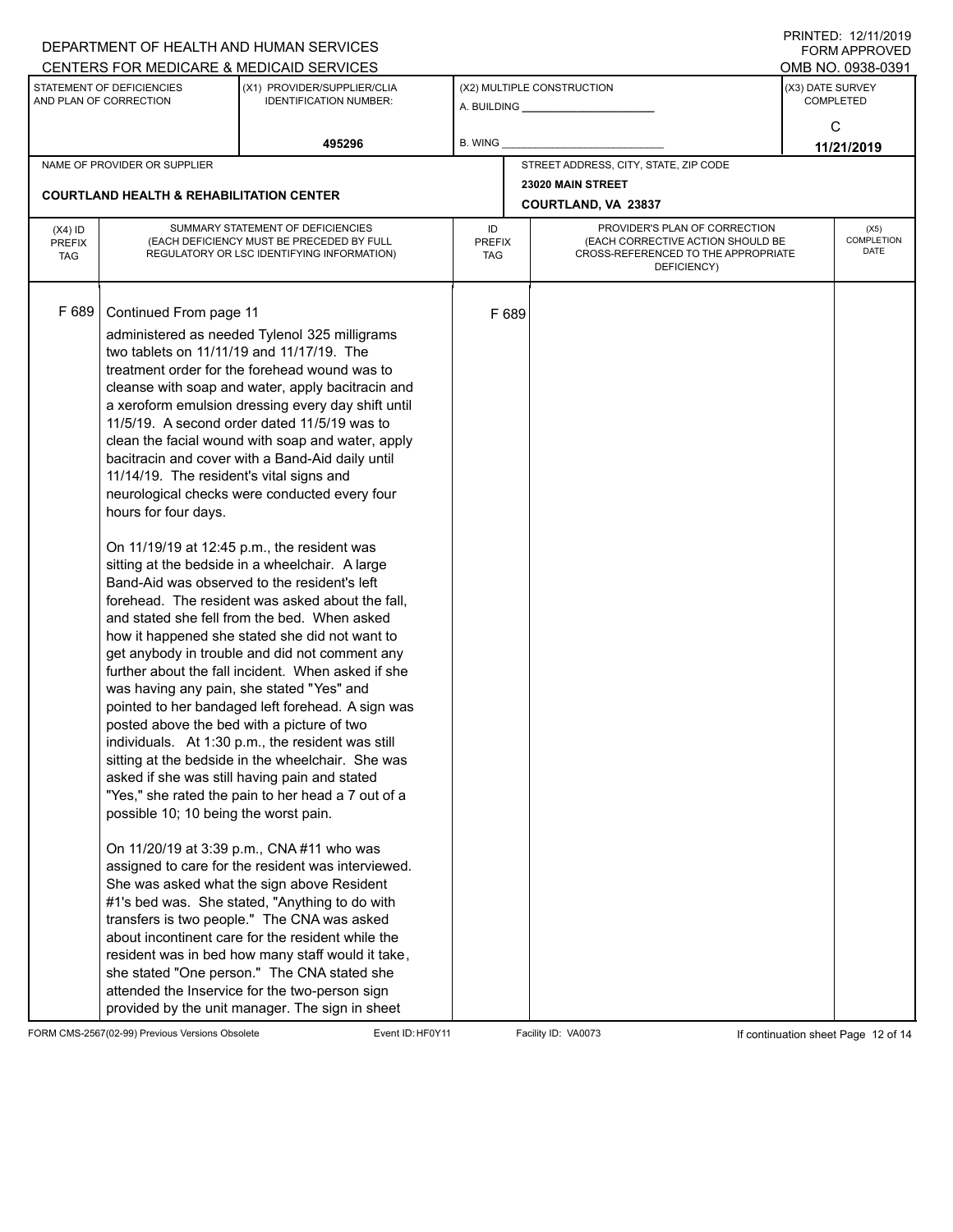| DEPARTMENT OF HEALTH AND HUMAN SERVICES                                                         | FININILU. IZIIIIZUIT<br><b>FORM APPROVED</b><br>OMB NO. 0938-0391                                                                                                                                                                                                                                                                                                                                                                                                                                                                                                                                                                                                                                                                                                                                                                                                                                                                                                                                                                                                                                                                                                                                                                                                                                                                                                                                                                                                                                                                                                                                                                                                                                                                                                                                                                                                                                                                                                                                 |                                                              |                  |                        |                                                                                                                          |                                                         |  |  |
|-------------------------------------------------------------------------------------------------|---------------------------------------------------------------------------------------------------------------------------------------------------------------------------------------------------------------------------------------------------------------------------------------------------------------------------------------------------------------------------------------------------------------------------------------------------------------------------------------------------------------------------------------------------------------------------------------------------------------------------------------------------------------------------------------------------------------------------------------------------------------------------------------------------------------------------------------------------------------------------------------------------------------------------------------------------------------------------------------------------------------------------------------------------------------------------------------------------------------------------------------------------------------------------------------------------------------------------------------------------------------------------------------------------------------------------------------------------------------------------------------------------------------------------------------------------------------------------------------------------------------------------------------------------------------------------------------------------------------------------------------------------------------------------------------------------------------------------------------------------------------------------------------------------------------------------------------------------------------------------------------------------------------------------------------------------------------------------------------------------|--------------------------------------------------------------|------------------|------------------------|--------------------------------------------------------------------------------------------------------------------------|---------------------------------------------------------|--|--|
| CENTERS FOR MEDICARE & MEDICAID SERVICES<br>STATEMENT OF DEFICIENCIES<br>AND PLAN OF CORRECTION |                                                                                                                                                                                                                                                                                                                                                                                                                                                                                                                                                                                                                                                                                                                                                                                                                                                                                                                                                                                                                                                                                                                                                                                                                                                                                                                                                                                                                                                                                                                                                                                                                                                                                                                                                                                                                                                                                                                                                                                                   | (X1) PROVIDER/SUPPLIER/CLIA<br><b>IDENTIFICATION NUMBER:</b> |                  |                        | (X2) MULTIPLE CONSTRUCTION                                                                                               | (X3) DATE SURVEY<br><b>COMPLETED</b><br>C<br>11/21/2019 |  |  |
|                                                                                                 |                                                                                                                                                                                                                                                                                                                                                                                                                                                                                                                                                                                                                                                                                                                                                                                                                                                                                                                                                                                                                                                                                                                                                                                                                                                                                                                                                                                                                                                                                                                                                                                                                                                                                                                                                                                                                                                                                                                                                                                                   | 495296                                                       | <b>B. WING</b>   |                        |                                                                                                                          |                                                         |  |  |
|                                                                                                 | NAME OF PROVIDER OR SUPPLIER                                                                                                                                                                                                                                                                                                                                                                                                                                                                                                                                                                                                                                                                                                                                                                                                                                                                                                                                                                                                                                                                                                                                                                                                                                                                                                                                                                                                                                                                                                                                                                                                                                                                                                                                                                                                                                                                                                                                                                      |                                                              |                  |                        | STREET ADDRESS, CITY, STATE, ZIP CODE                                                                                    |                                                         |  |  |
|                                                                                                 |                                                                                                                                                                                                                                                                                                                                                                                                                                                                                                                                                                                                                                                                                                                                                                                                                                                                                                                                                                                                                                                                                                                                                                                                                                                                                                                                                                                                                                                                                                                                                                                                                                                                                                                                                                                                                                                                                                                                                                                                   |                                                              |                  |                        | 23020 MAIN STREET                                                                                                        |                                                         |  |  |
|                                                                                                 |                                                                                                                                                                                                                                                                                                                                                                                                                                                                                                                                                                                                                                                                                                                                                                                                                                                                                                                                                                                                                                                                                                                                                                                                                                                                                                                                                                                                                                                                                                                                                                                                                                                                                                                                                                                                                                                                                                                                                                                                   |                                                              |                  |                        | <b>COURTLAND, VA 23837</b>                                                                                               |                                                         |  |  |
| $(X4)$ ID<br><b>PREFIX</b><br><b>TAG</b>                                                        | SUMMARY STATEMENT OF DEFICIENCIES<br>(EACH DEFICIENCY MUST BE PRECEDED BY FULL<br>REGULATORY OR LSC IDENTIFYING INFORMATION)                                                                                                                                                                                                                                                                                                                                                                                                                                                                                                                                                                                                                                                                                                                                                                                                                                                                                                                                                                                                                                                                                                                                                                                                                                                                                                                                                                                                                                                                                                                                                                                                                                                                                                                                                                                                                                                                      |                                                              | ID<br><b>TAG</b> |                        | PROVIDER'S PLAN OF CORRECTION<br>(EACH CORRECTIVE ACTION SHOULD BE<br>CROSS-REFERENCED TO THE APPROPRIATE<br>DEFICIENCY) | (X5)<br>COMPLETION<br><b>DATE</b>                       |  |  |
| F 689                                                                                           | <b>COURTLAND HEALTH &amp; REHABILITATION CENTER</b><br>Continued From page 12<br>(with no date) had CNA #11's signature.<br>On 11/21/19 at 11:11 a.m., the Director of<br>Nursing (DON) was interviewed. The DON was<br>asked based on the facility's investigation of the<br>fall what did the facility determine was the cause<br>of the resident falling from the bed during care.<br>She stated the CNA "Misjudged the positioning"<br>of the resident and should have had the resident<br>closer to him. She stated the resident was, "Too<br>close to the edge of the bedshe was not<br>positioned in the bed correctly." In response to<br>the fall she provided one to one education to the<br>CNA, an agency employee, implemented a sign<br>above the resident's bed indicating the resident<br>was a two person assist with bed mobility and<br>care to include incontinent care in bed and all<br>transfers. She stated the daughter was angry and<br>she was the one who suggested two staff attend<br>to the resident during bed mobility and during the<br>provision of care. The DON further stated staff<br>were to be inserviced on safe handling of<br>residents in the bed, this training was started on<br>11/15/19. She stated that she was also going to<br>schedule the training in their computer based<br>education program "Name." When asked about<br>the resident's injuries, she stated, "Her eye was<br>swollen shut, it looked really bad."<br>On 11/21/19 at 2:10 p.m., the dressing to the<br>resident's left forehead was changed by Licensed<br>Practical Nurse #10. The hematoma to the left<br>forehead was approximately 3 centimeters by 3<br>centimeters, it stuck out approximately 1/2 an<br>inch with an open area in the center with dark<br>tissue measuring approximately 1/2 centimeter in<br>diameter. The resident winced when the nurse<br>cleansed the wound and applied the top dressing.<br>The resident was asked if she had any pain when |                                                              |                  | <b>PREFIX</b><br>F 689 |                                                                                                                          |                                                         |  |  |

FORM CMS-2567(02-99) Previous Versions Obsolete Event ID: HF0Y11 Facility ID: VA0073 If continuation sheet Page 13 of 14